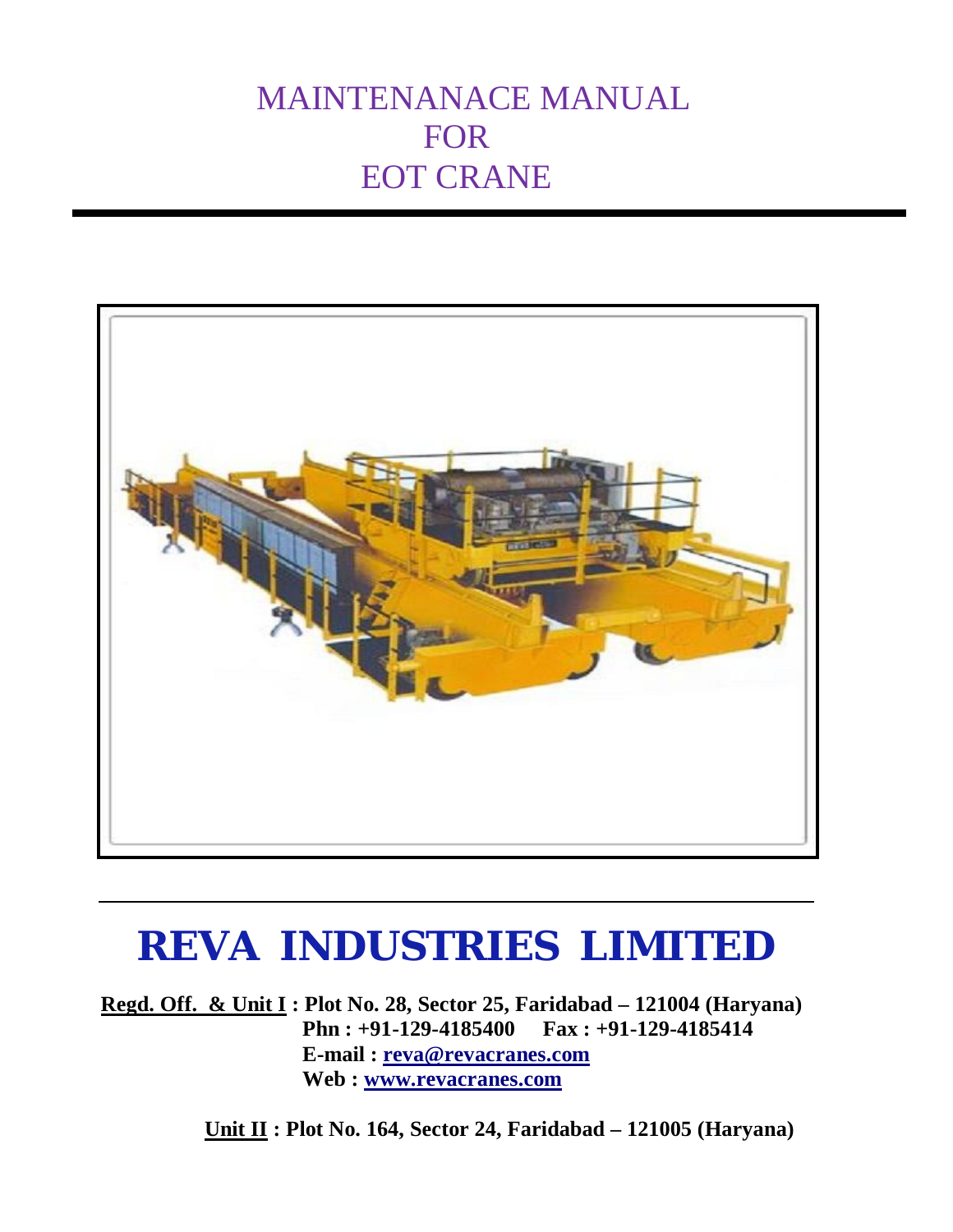## MAINTENANACE MANUAL INDEX

| <b>REVA EOT CRANES - DESCRIPTION.</b>                            | 3         |
|------------------------------------------------------------------|-----------|
| <b>OPERATIONS</b>                                                |           |
| <b>OPERATION OF CRANES</b>                                       | 5         |
| 2.1<br><b>OPERATORS QUALIFICATION &amp; TRAINING</b>             | 5         |
| <b>OPERATING PROCEDURE</b><br>2.2                                | 5         |
| 2.3<br><b>OPERATING RULES</b>                                    | 6         |
| HAND SIGNALS FOR OVERHEAD CRANES & HOISTS<br>2.4                 | 7         |
| <b>MECHNICAL</b>                                                 |           |
| <b>MAINTENANCE OF WIRE ROPES</b><br>3                            | 8         |
| 3.1<br><b>EXAMINATION OF WIRE ROPES</b>                          | 8         |
| 3.2<br><b>SALIENT MAINTENANCE PRACTICES:- WIRE ROPE</b>          | 8         |
| 3.3<br><b>DISCARD OF THE WIRE ROPES</b>                          | 8         |
| 3.4<br><b>REPLACEMENT OF WIRE ROPE</b>                           | 9         |
| <b>WIRE ROPE DISASSEMBLY/ASSEMBLY</b><br>3.5                     | 10        |
| <b>4 MAINTENANCE OF PULLEYS &amp; SHEAVES</b>                    | 10        |
| <b>MAINTENANCE OF REDUCTION GEAR BOX</b><br>5                    | <b>11</b> |
| <b>MAINTENANCE OF COUPLINGS</b><br>6                             | 11        |
| <b>MAINTENANCE SCHEDULE</b>                                      | 12        |
| 7.1<br><b>DAILY INSPECTION (BY OPERATOR)</b>                     | 12        |
| WEEKLY INSPECTION (BY MAINTENANCE MECHANIC).<br>7.2              | 12        |
| MONTHLY (QUARTERLY INSPECTION- BY MAINTENANCE SUPERVISOR)<br>7.3 | 12        |
| YEARLY EXAMINATION<br>7.4                                        | 13        |
| 8<br><b>MAINTENANCE CHART</b>                                    | 14        |
| <b>RECOMMENDED LUBRICANTS</b><br>9                               | <b>16</b> |
| <b>ELECTRICAL</b>                                                |           |
| <b>10 MAINTENANCE OF ELECTRIC MOTORS</b>                         | 17        |
| 10.1 HOIST MOTORS (PERIODICITY OF MAINTENANCE 6 MONTHS)          | 17        |
| REVA INDUSTRIES LTD.                                             | Page 1    |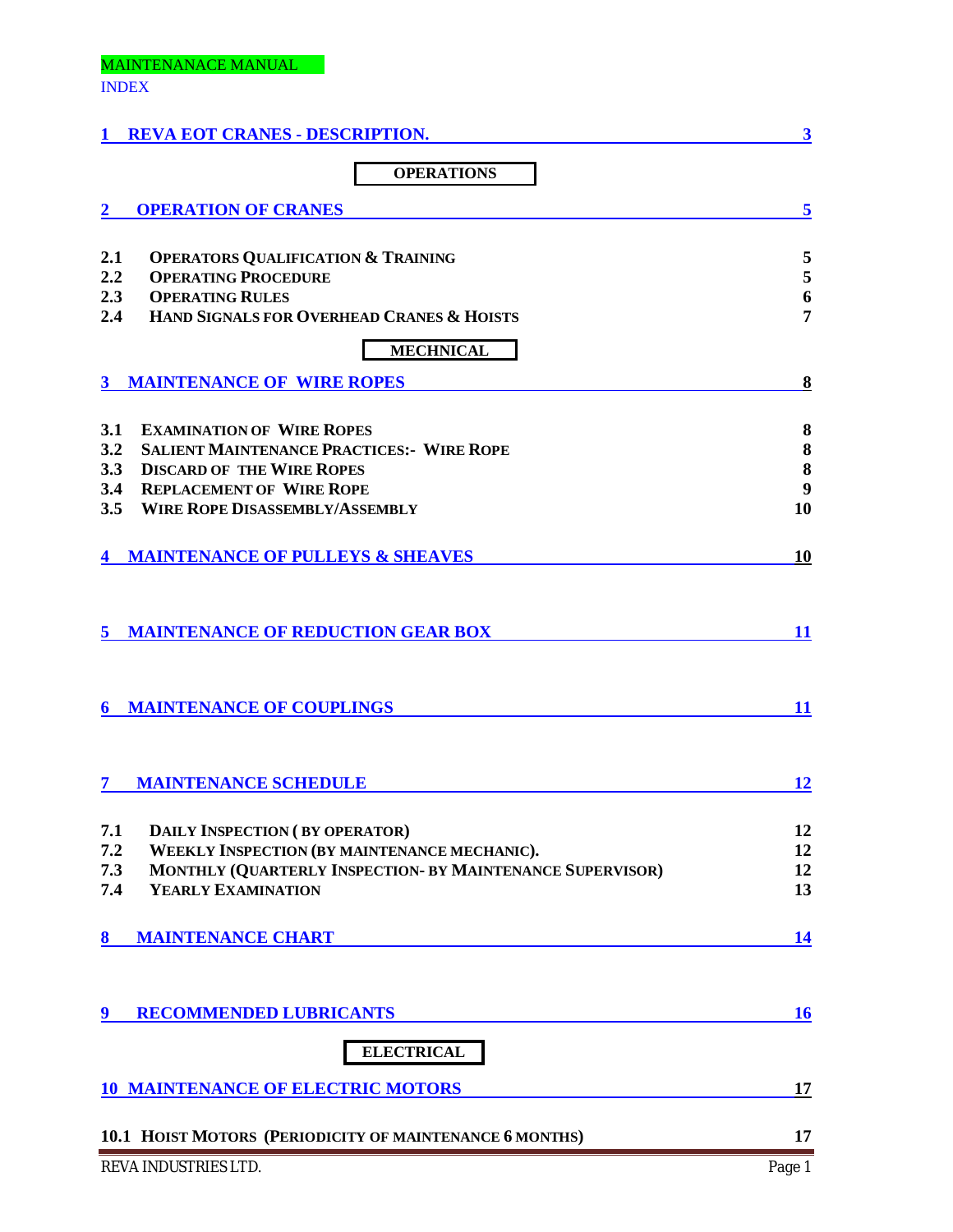| <b>MAINTENANACE MANUAL</b>                                          |          |
|---------------------------------------------------------------------|----------|
| 10.2 TRAVELLING MOTORS (PERIODICITY OF MAINTENANCE 6 MONTHS).       | 17       |
| <b>11 MAINTENANCE OF BRAKES</b>                                     | 19       |
| <b>11.1 DC DISC BRAKES</b><br>11.2 ELECTRO-HYDRAULIC THRUSTOR BRAKE | 19<br>21 |
|                                                                     |          |
| <b>12 MAINTENANCE OF CONTROL PANEL</b>                              | 22       |
| <b>13 POWER FEEDING ARRANGEMENT</b>                                 | 22       |
| <b>TESTING OF CRANES.</b><br>14                                     | 24       |
| <b>15 TROUBLE SHOOTING</b>                                          | 28       |
| <b>ANNEXURE A</b><br>16                                             | 30       |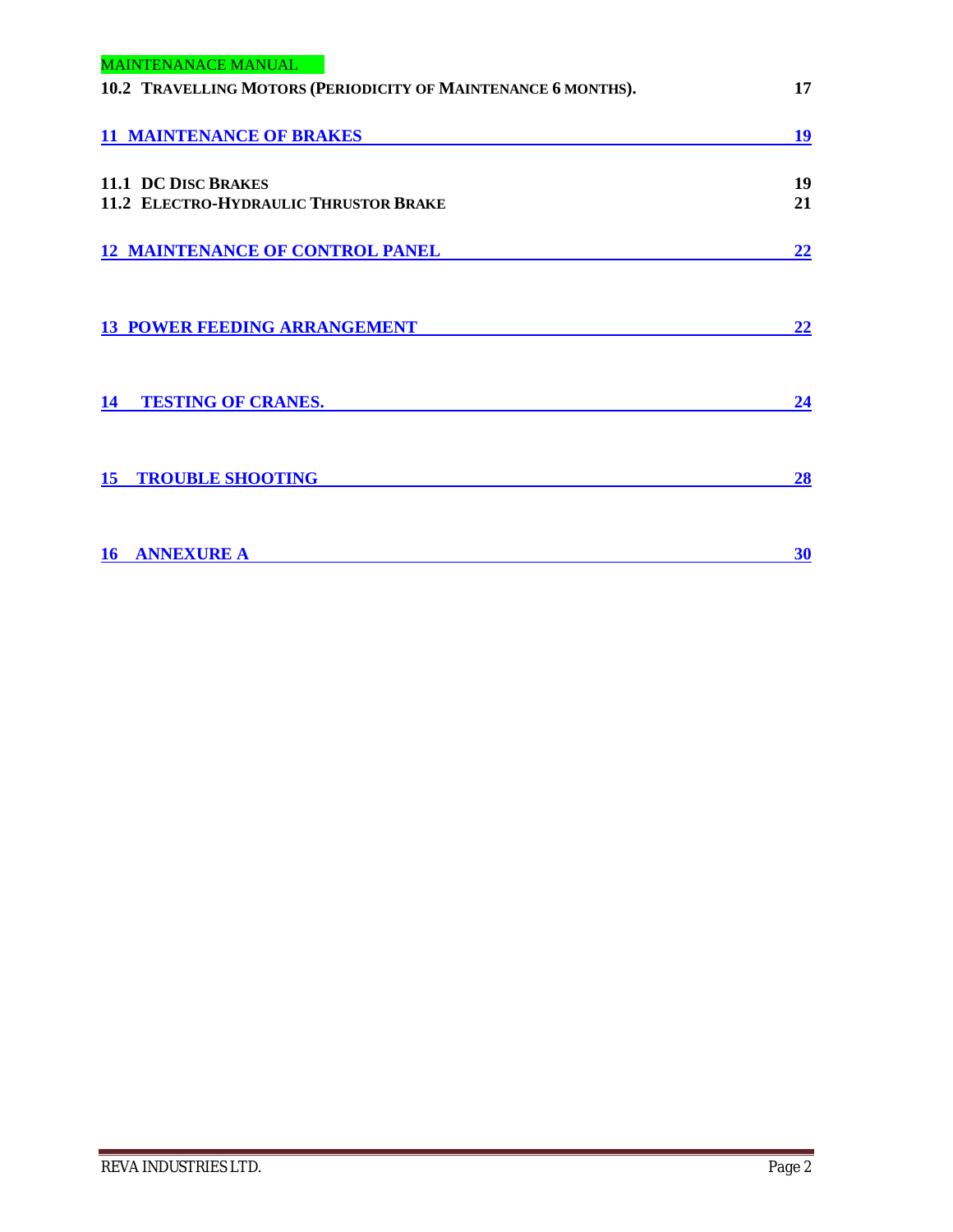## **1 REVA EOT CRANES - DESCRIPTION.**

The EOT Cranes are manufactured to carry out the following functions:

- I. Hoisting, i.e, lifting and lowering of all loads upto the maximum specified working load at different specified speeds.
- II. Travelling at specified speeds in both loaded and unloaded conditions;
- III. Traversing at specified speeds in both loaded and unloaded conditions.





A typical Double Grider EOT Crane with Auxilliary Hoisting arrangement has following sub assemblies :

|                | <b>Box Girder</b>            |
|----------------|------------------------------|
| $\overline{2}$ | <b>Crab Assembly</b>         |
| 3              | <b>CT End Carriage</b>       |
| 4              | <b>CT Wheel Assembly</b>     |
| 5              | <b>CT Gearbox Assembly</b>   |
| 6              | <b>Hoisting Gear Box</b>     |
| 7              | Rope Drum                    |
| 8              | <b>Bottom Block Assembly</b> |

| 9  | <b>Equalising Assembly</b> |
|----|----------------------------|
| 10 | LT End carriage            |
| 11 | <b>LT Wheel Assembly</b>   |
| 12 | LT Gear Box Assembly       |
| 13 | <b>Driving Cabin</b>       |
| 14 | Maintenance cabin          |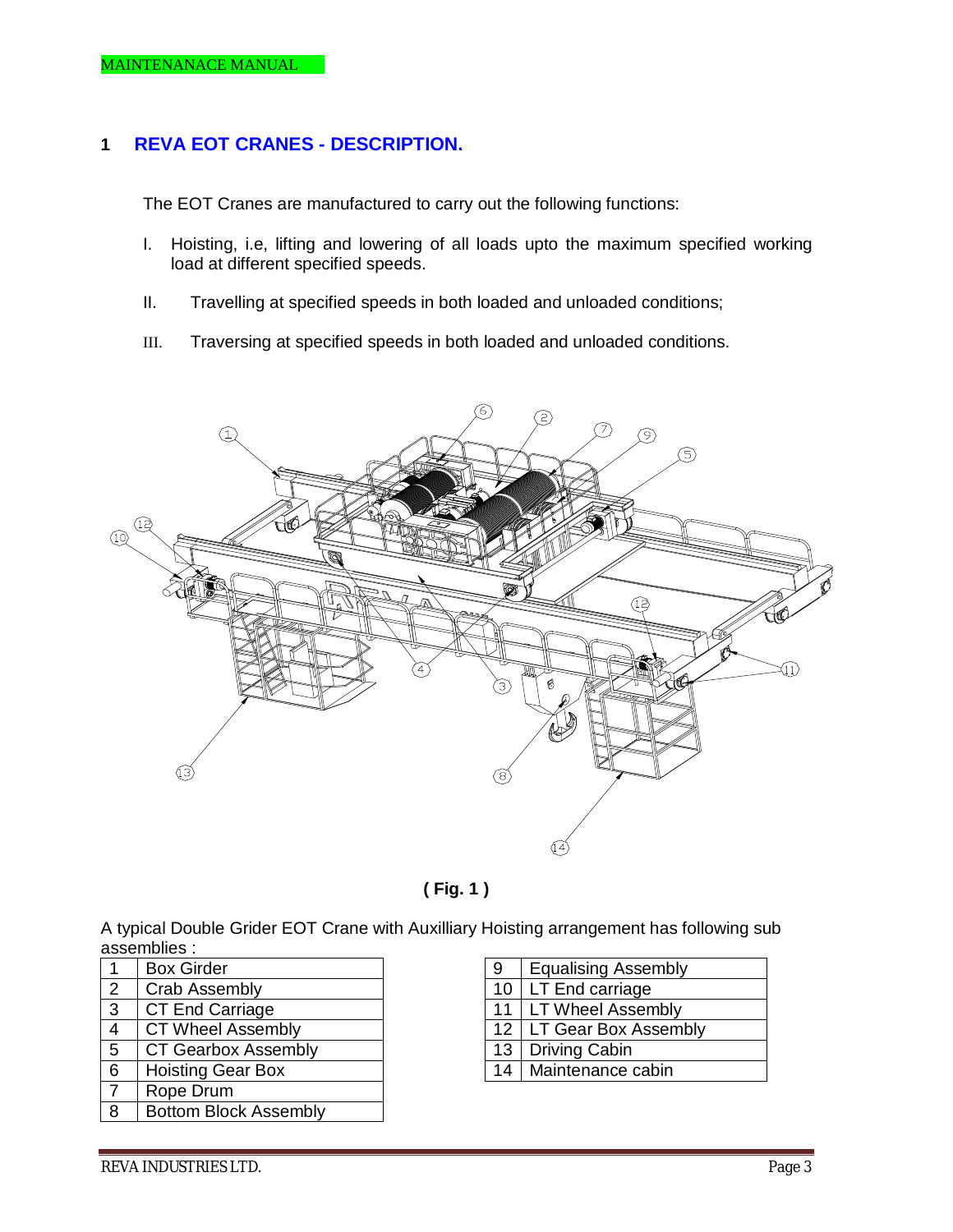



The items shown here may not necessarily be the part of the crane offered. Please refer detailed General arrangement drawing for the same.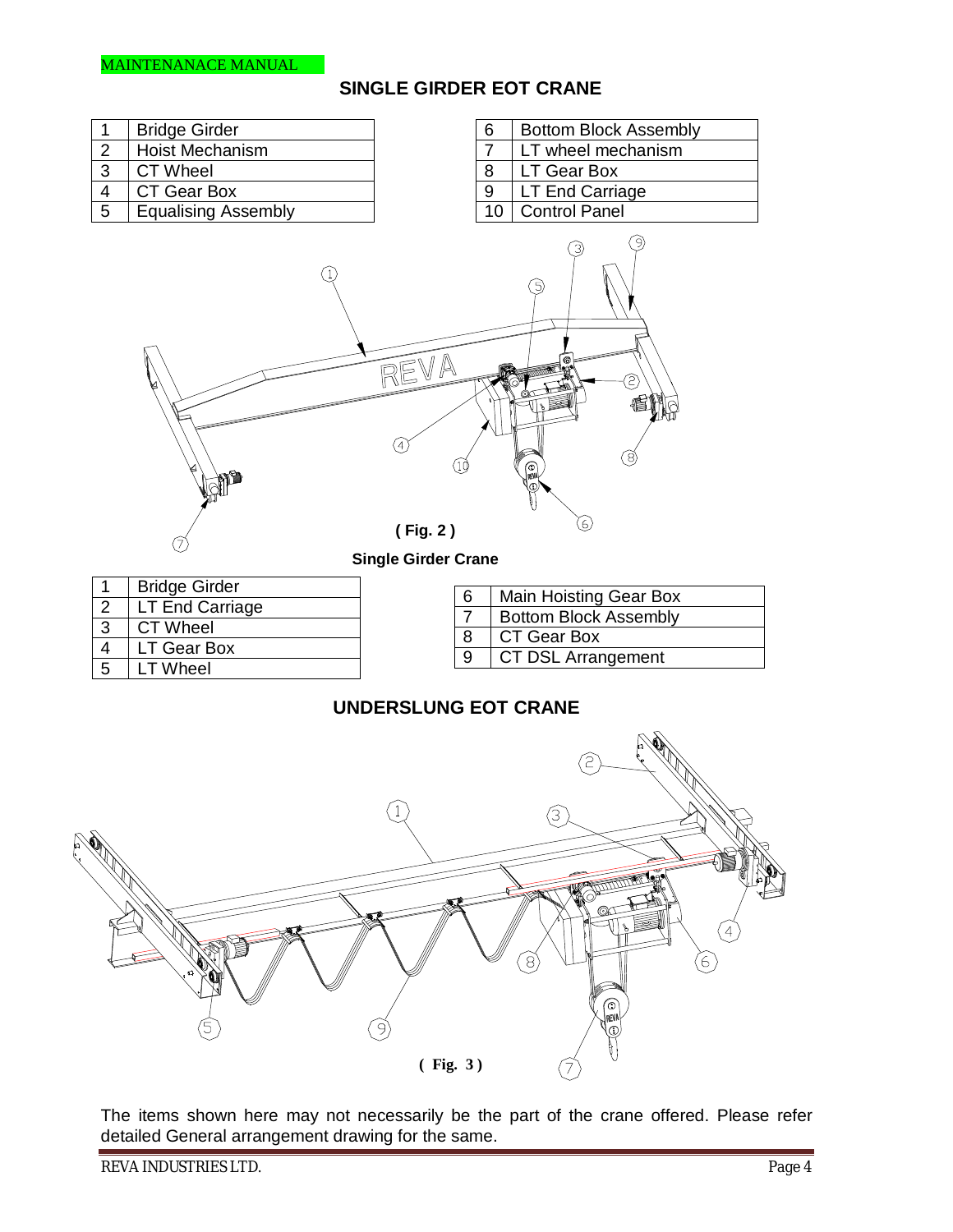## **1. OPERATION OF CRANES**

#### 1.1 Operators Qualification & Training

Although adequate care has been taken while designing the crane and various safety features provided, the overall safety and maintenance of cranes depends to a large extent on the skill of the operator.

A trained and efficient operator could contribute to a large extent in reducing maintenance cost and prolong the life of the crane by skilful manipulation of the controls, allowing the motors to accelerate gradually to avoid heavy impacts and prevent high current drawl. The operator shall avoid swinging the loads and shall coase the crane to stop rather than causing sudden stopping of the motor and hard braking which result in skidding of brakes.

Therefore, it is absolutely essential that operator is given proper training in handling the crane and is duly certified by a qualified person before he is permitted to handle the crane independently. It may be ensured that no one should be in the cab with the crane operator except when under training or on maintenance duties. Likewise, no person shall be on the bridge walkway or on the trolley during normal operation.

#### 1.2 Operating Procedure

Before operating the crane, the special instructions as given by the crane manufacturer alongwith the instructions of the supervisors should be noted. Having done so, proceed as under:

- Make sure all controllers are in 'OFF' position. Close the mainline switch and press the 'ON' power button of the crane.
- Before a load is lifted, ensure that the bridge and the hoist is brought in position so that these are directly over the load. Dragging of load on floor by the hoist must be avoided.
- Ensure that the load is securely slung on the hook and it is free from any obstruction.
- Lift the load just above the floor to ensure that it is well balanced. If it is not so, lower the load and adjust the sling.
- Lift the load just above the ground and check the perfect working of hoist brakes.
- Traverse the trolley with load both ways and check the functioning of cross travel brakes.
- Similarly, check the brakes for long travel.
- Avoid impact loading by sudden lifting or lowering of the load. Sudden hoisting or lowering may cause breakage of the wire rope.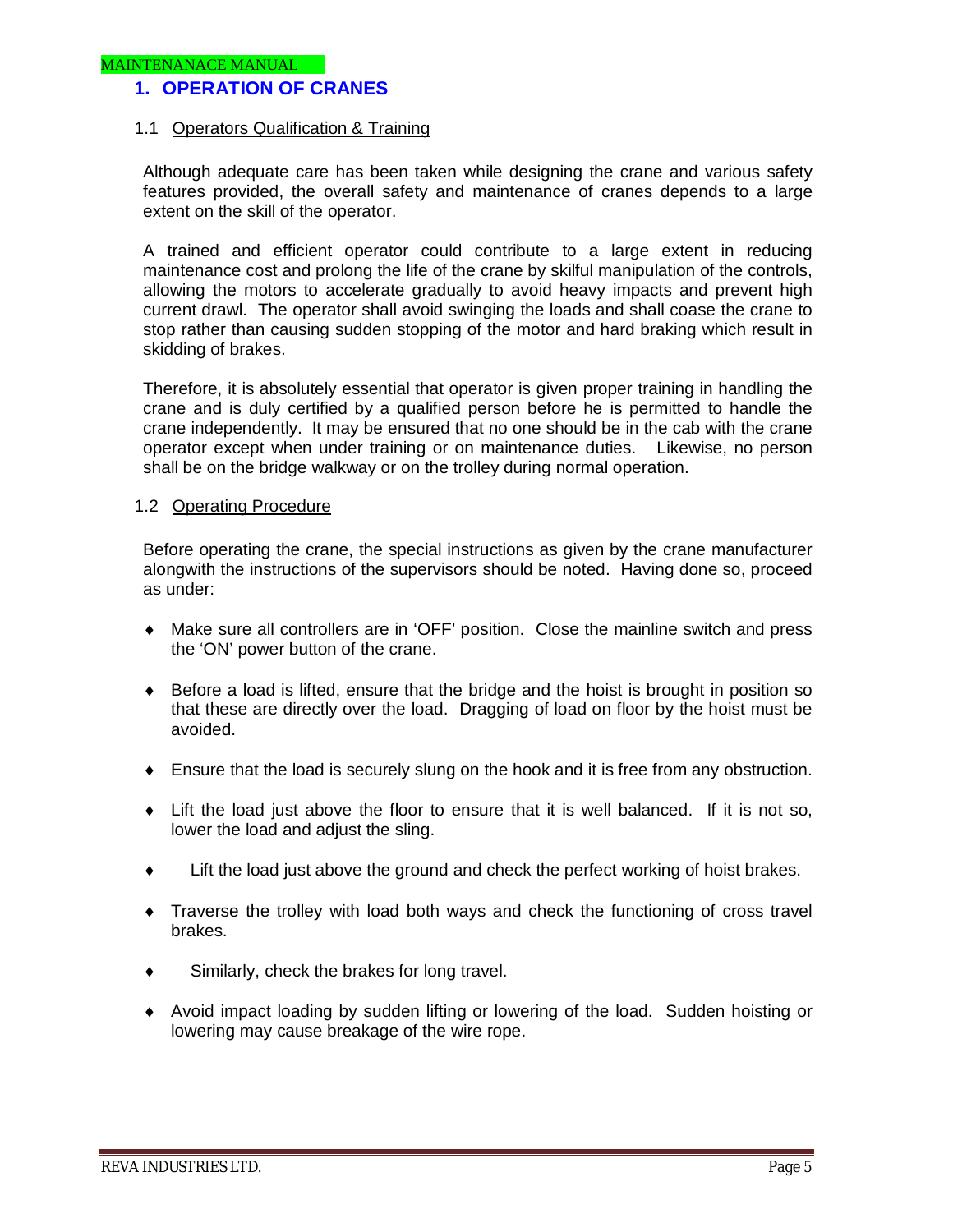#### 1.3 Operating Rules

Some recommendations regarding safe operations of the crane are given below:-

- Whenever there is any doubt as to SAFETY, the crane should be stopped and supervisor's clearance obtained before operation of cranes proceeds.
- The operator shall respond only to signals from the person who is directing the lift. When the rigger or signalman is not required as part of the crane operation, the operator is then responsible for carrying out all lifting operations. However, the operator is responsible for obeying all stop signals, notwithstanding as to who gives the signal.
- If there is any warning board/sign on the switchboard the operator shall not close the main switch if energize the crane unless the sign is removed by the authorized person. Furthermore, the operator shall not close the main switch until he has ascertained that no person is in or adjacent to the crane. Again, to prevent any inadvertent starting, the operator shall see that all controllers are in 'OFF' position before the main switch is closed.
- The warning bell/hooters or pulsating lights shall be checked immediately after energizing the crane.
- $\bullet$  The check on brake operations is absolutely necessary.
- The working of all controls including operation of limit switches shall be checked before starting operation.
- The controllers should be moved gently to avoid any jerk on the load.
- The crane should be carefully centered on the load to avoid swinging the load at the start of the lift. Loads must not be swung to reach the area beyond the reach of the crane.
- The operator must not lower the rope beyond a point when only two turns of rope are left on the wire rope drum.
- All slings must be removed from the crane hook when not in use.
- The operator must not use a limit switch to stop motion under normal operations. Limit switches are protective devices and must not be used as an operating control.
- The load carried by magnet must not be used over anyone's head or over important equipment. Electric power failure will drop the load and cause mishap.
- Be careful while moving molten metal. Even slight swing can cause spurting of the molten metal.
- Approach to the runway stop or to any other crane in the vicinity should be with extreme caution.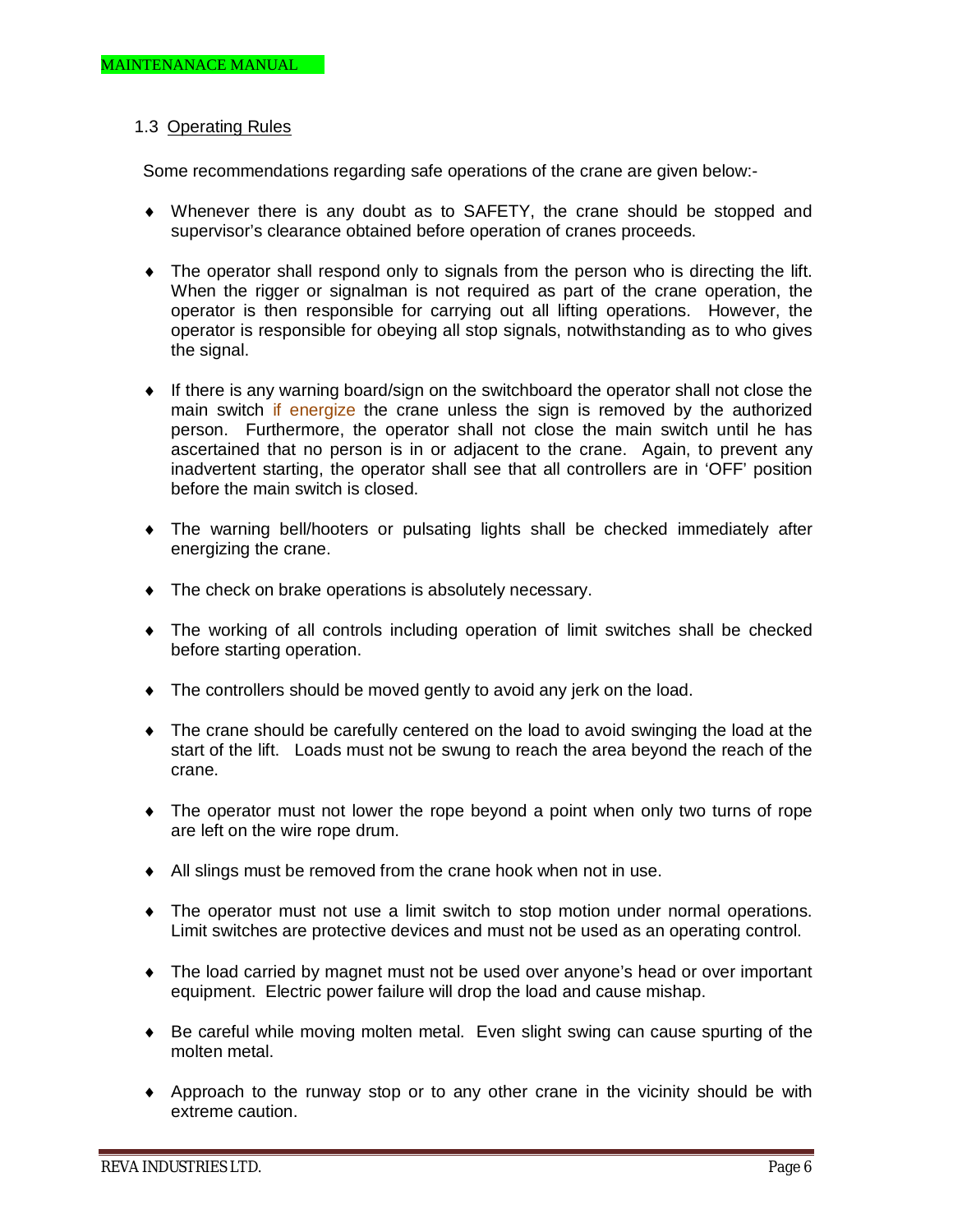- Operators should familiarize themselves with working of fire extinguisher on the crane.
- Operators should park and anchor the outdoor cranes at the time of leaving to guard against any sudden wind or storm.
- In case of crane with magnet, never disconnect the magnet from its cable unless magnet power is 'OFF'. The operator after switching off the magnet switch, shall advise the concerned person by hand signal (arms extended) and if required, by shouting.

#### 1.4 Hand Signals for Overhead Cranes & Hoists

There are certain guidelines regarding hand signals to be used so that there is no misunderstanding between the crane operator and the rigger or the signalman. There could be some variations regarding signals used in different establishments,

It is recommended that the signal chart/diagram should be framed and displayed at suitable locations at the place of work so that the operators and the signalmen are fully familiar with the signals to be used during crane operation.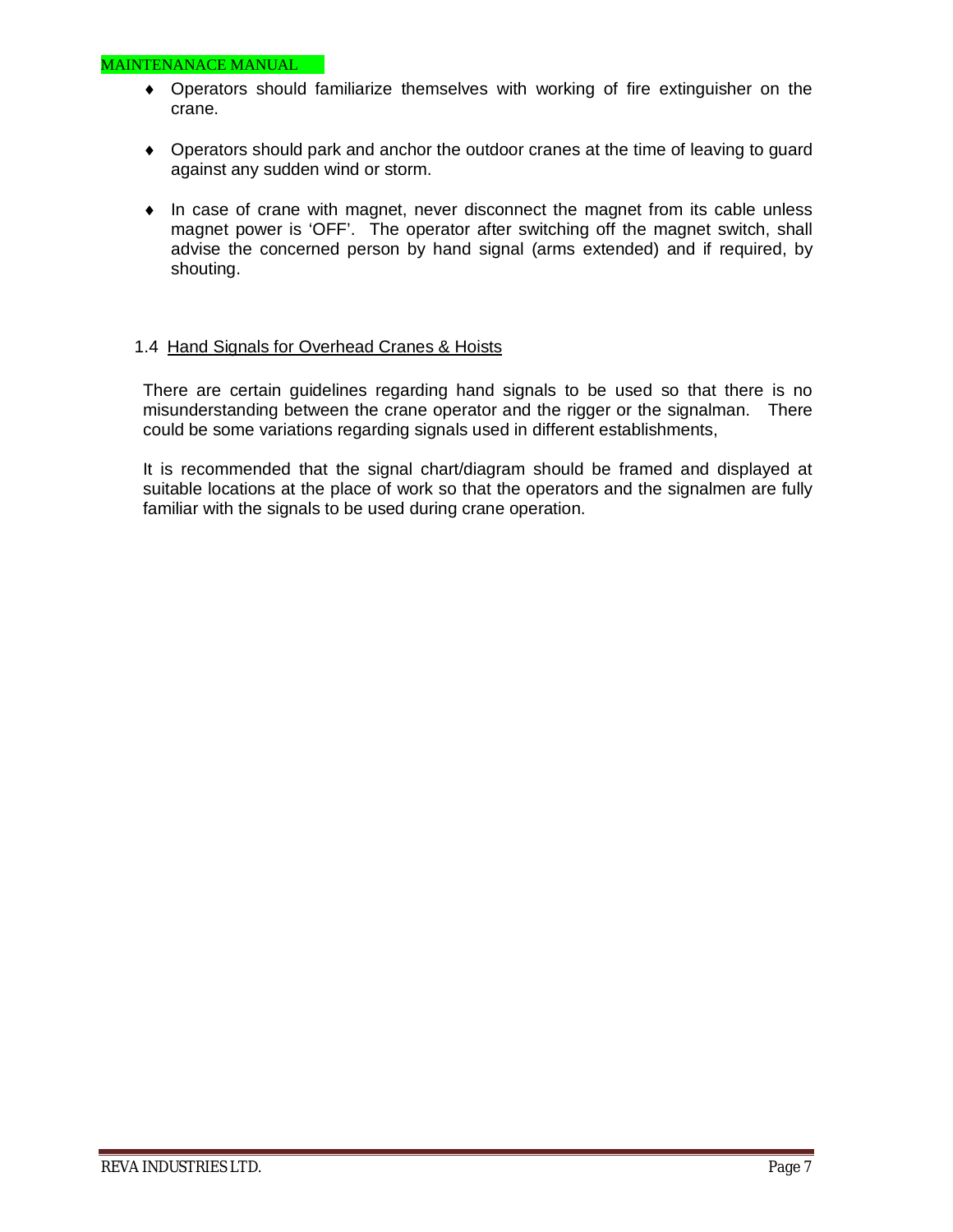## **2 MAINTENANCE OF WIRE ROPES**

For safe operation of the crane, it is essential that wire ropes are properly maintained, timely checked and replaced, if necessary.

#### **2.1** Examination of Wire Ropes

The following points relating to wire ropes may be kept in mind while carrying out examination of the ropes:-

- The part of the rope which passes over the stationary sheaves may be thoroughly examined.
- Any part of the rope which may be subject to external abrasion.
- The rope may be given internal examination for corrosion & fatigue.
- Examine the part of the rope that is exposed to heat.
- Examine the rope thoroughly at termination. Broken wires at or adjacent to the termination may be the result of incorrect fitting of termination. Where possible, the termination in such case may be remade even at the cost of shortening the length of the rope. Brazing may be resorted to prevent unwinding of termination.

#### **2.2** Salient Maintenance Practices:- Wire Rope

- a) Before installation, be sure that the rope has been stored in proper condition and is free from any damage in transit or delivery. A rope already deteriorated during service is bound to give unsatisfactory service.
- b) The rope should be regularly lubricated at fixed intervals with suitable lubricant Rope Lubricant we use AP3 Grease to protect against atmospheric corrosive conditions.
- c) Ensure that the new rope is correct for the pulleys and anchorages. All pulleys should be checked to ensure that they are not worn out with the old rope and become unsuitable for the new rope.
- d) It is a common practice to leave a crane idle on the week ends with the rope hanging at different positions so as to avoid the same part of the rope constantly remaining on the bend. The bending at one place would open the seal between the strands and permit entry of rain/moisture to the inner strands or core. The suspect portion of the rope should be cleaned thoroughly with a stiff wire brush to remove the grease and dirt between the strands. To obtain maximum penetration, make a liberal application of light fortified mineral oil, while the rope is passing around the pulley or over the drum. When the rope has been treated in this manner, it should finally be dressed up with a high viscosity mineral oil containing anti-corrosive additives.
- 2.3 Discard of the Wire Ropes

The wire rope is discarded from service on various account like heavy corrosion, fatigue, heavy wear, wire breakage, heavy flat on the surface, heavy pitting on the surface, deformation of the strand etc. The decision for discard will depend on the usage & wire manufacturer's recommendations, if any, and local rejection criteria based on the experience gained. It is not possible to prescribe or lay down an exact code for decision-making. There are, however, certain generally accepted criteria for discarding wire ropes:-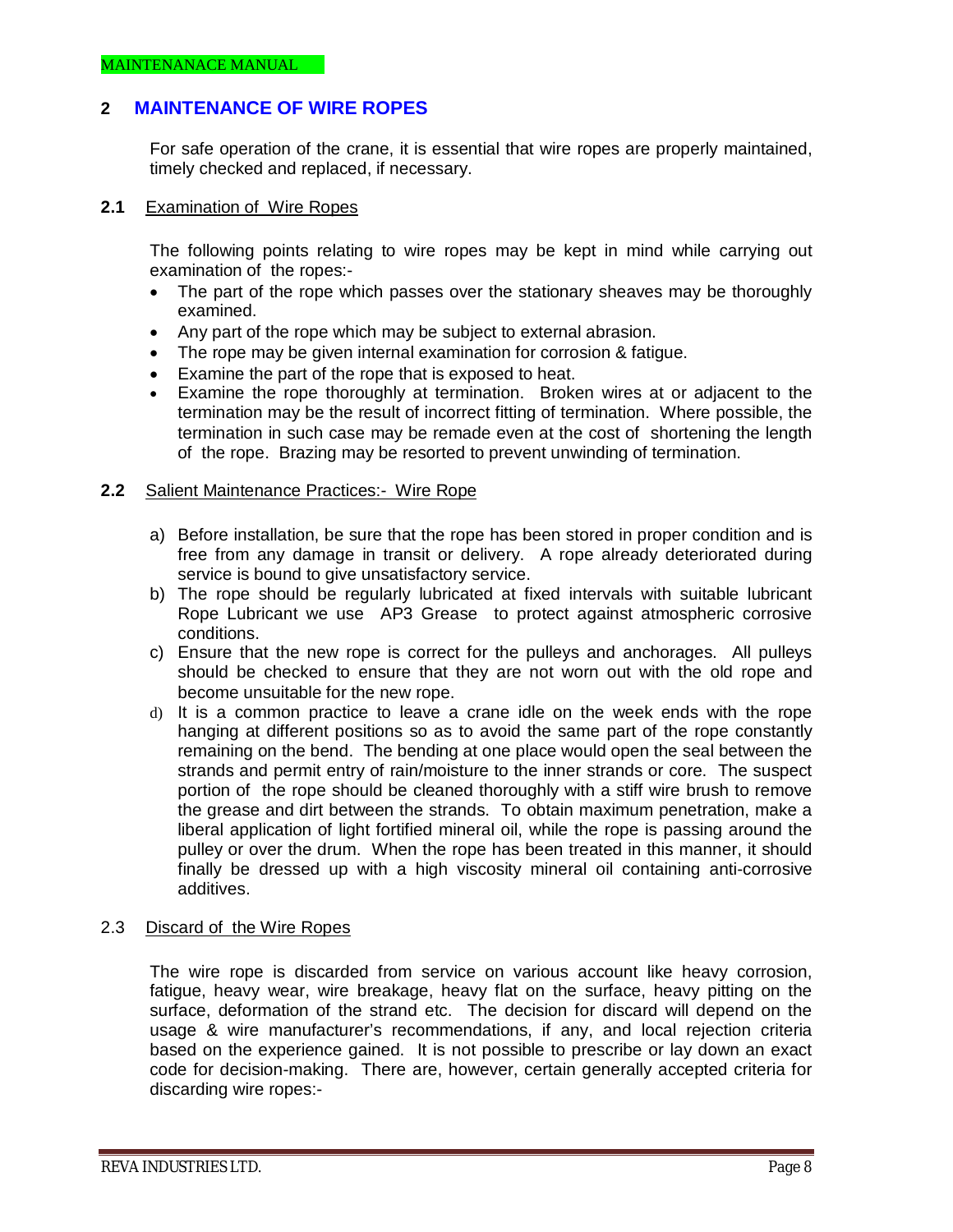- Discard when the outer wire has become definitely loose or have lost about 35% depth for single layer construction, i.e., 6x7(6 strands each containing 7 wires) or 40% depth for multi-layer construction like 6x19, 6x36 etc. One method to determine this stage could be to compare reduction in diameter of the portion of the rope, which is subjected to abrasion & stresses with that portion of the rope which is subjected to stresses only. This reduction in diameter should not exceed about 8% in single layer construction and about 6% in case of multi-layer construction.
- Discard when the total number of visible broken wires exceeds 10% of the total number of wires in the rope, at any place, in a length equivalent to eight times diameter of the rope. It is important to take note that this condition applies only to the cases where breakage of wires are more or less evenly distributed to all strands and not when the breakages are concentrated only in a few strands.
- Discard when there is evidence of plastic wear or surface embitterment.
- Discard when there is evidence of severe corrosion like chain pitting. The condition may be alarming if in addition to corrosion, fatigue is present. Fatigue, in conjunction with corrosion, may affect the safety of the wire rope even at relatively early stages of corrosion. Thus, a less used rope would be less affected as compared to rope, which has been in use longer for the same extent of corrosion.
- Discard when the rope has been subjected to localized distortion, damage or kink, which disturbs the balance between various strands of rope & various wires in any strand.
- Discard when the diameter of the rope has suddenly decreased or the length of lay has suddenly increased or decreased. A decrease in lay length is usually associated with waviness in the rope.
- Discard when the core has collapsed. It is important to distinguish between waviness and collapsing of core. In case of waviness in the rope, there will remain similarity between the measurements of diameters at perpendicular section and the deformity will be over a length of rope whereas in the case of core collapse, the strands will tend to flatten out and deformation may be localized. A wavy rope need not be withdrawn from service immediately but a rope with collapsed core will not be safe.
- $\bullet$  Discard when it is found that one or more strands have broken.
- Discard when a birdcage is formed.

The above-mentioned instructions serve as guideline but the final say will be of experienced Inspecting officer. However, when there is doubt in the mind of Inspecting Officer, it is safe to change the rope.

#### 2.4 Replacement of Wire Rope

While replacing it may be ensured that the make and the construction of the rope is the same as originally fitted by the manufacturer

When the length of rope required for the crane is to be taken from a longer length, necessary clamping be done to prevent the rope from untwisting when the cut is made. Prior to rope cutting, it should be tied with annealed soft wire for a length not less than 14 times rope diameter at minimum five places from cutting end at approximately one meter distance from each seizing.

At least 2 nos. of clamps should be put in crosswise position at the intermediate position of each serving. Two more clamps should be fixed adjacent to cutting marks. The distance between these two clamps at the cutting point should be kept minimum. These measures ensure that the outer layers containing shapes wires do not become slack on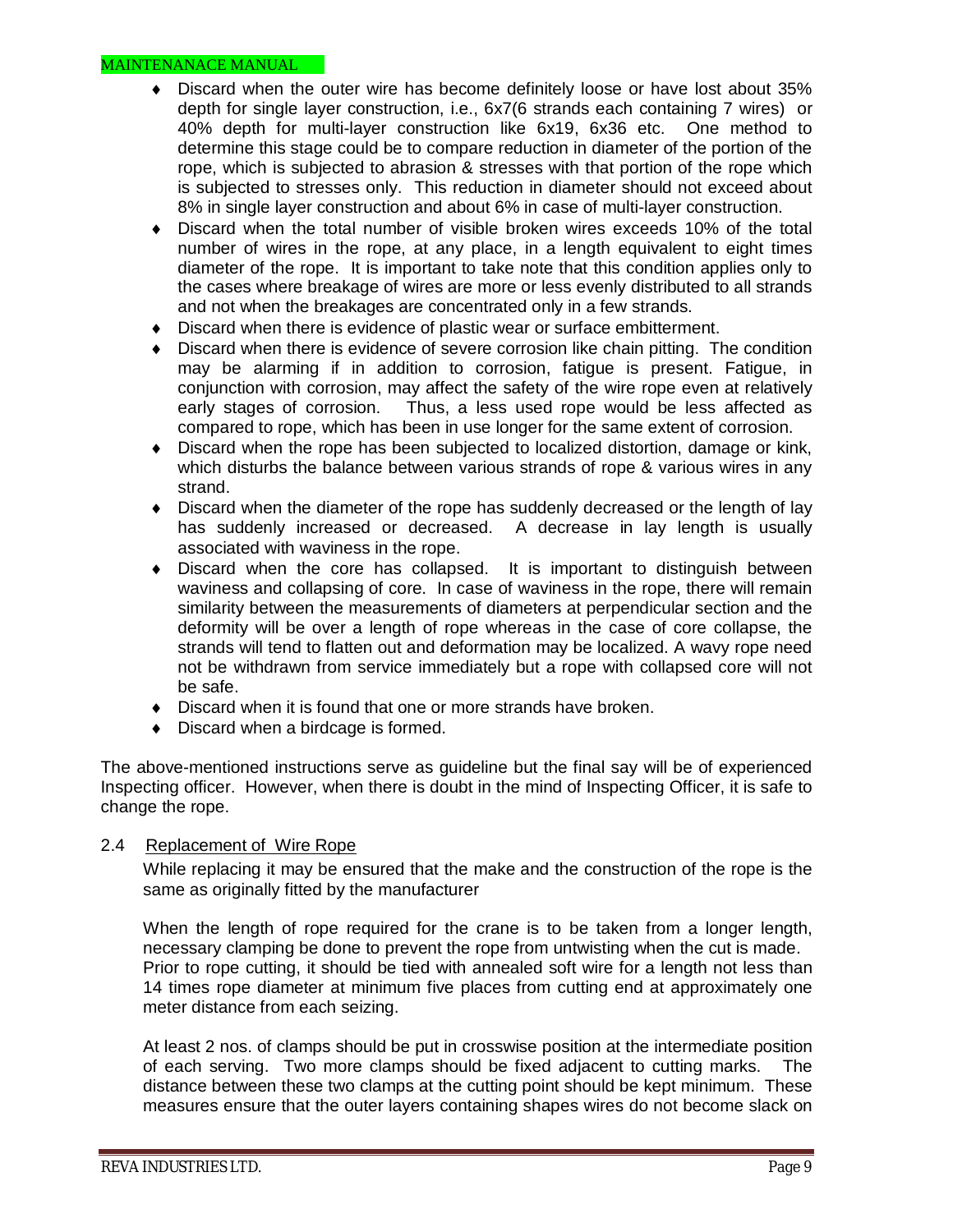#### MAINTENANACE MANUAL

core, which if allowed to occur, will disturb the balanced condition of the rope resulting in permanent distortion of the outer cover.

Rope should not be cut under any circumstances with chisel & hammer. It should be cut using hacksaw, high-speed abrasive cutter or oxy-acetylene flame depending on means available at site.

The replacement rope should properly fit in the grooves of drum and sheaves. It has also to be ensured that the loops, kinks or bends are not formed on the rope. It is a good practice to stabilize the rope by carrying out a number of operations at approximately 10% of the normal load.

#### 2.5 Wire Rope Disembly/Assembly

- ◆ Disembly:
- 1. Lower the block to the lowest position.
- 2. Slacken the wire rope guides by loosening the socket head screws.
- 3. Remove the rope guide support by removing the hexagonal bolts.
- 4. Remove the guide along with guide springs.
- 5. Loosen the rope clamp and slide the wire rope by using the push button control or cabin control.

#### ◆ Assembly

- 1. Clean the drum with the help of wire brush.
- 2. Apply the coat of grease on drum slots.
- 3. Clean and grease the wire rope guide.
- 4. Unwind the new wire rope on a clean floor to ensure that there is no loop or pinches.
- 5. Fasten one end of wire rope to the drum using three clamps. Ensure that the wire rope end sticks approximately 30mm out of the clamps.
- 6. Rotate the drum with the help of push button control/cabin control.
- 7. Look for any torsion while winding.
- 8. Fix the wire rope guide around the coiled wire. Close the guide spring to prevent slackening.
- 9. Fix the guide position support by means of hexagonal bolts.
- 10.Operate the hoist motor for windings of the rope. Ensure that the rope guides are working properly.
- 11.Pass the wire rope through the sheaves.
- 12.pass the wire through wire rope anchorage.
- 13.Fix the rope clamp.
- 14.Tighten the anchorage bolts.

#### **3 Maintenance Of Pulleys & Sheaves**

- Check the pulleys and sheaves frequently for wear and alignment and take corrective action.
- The pulleys and sheaves are made of hard metal to minimize the wear during service.
- Check the pulley & sheave bearings for wear and see that these are lubricated.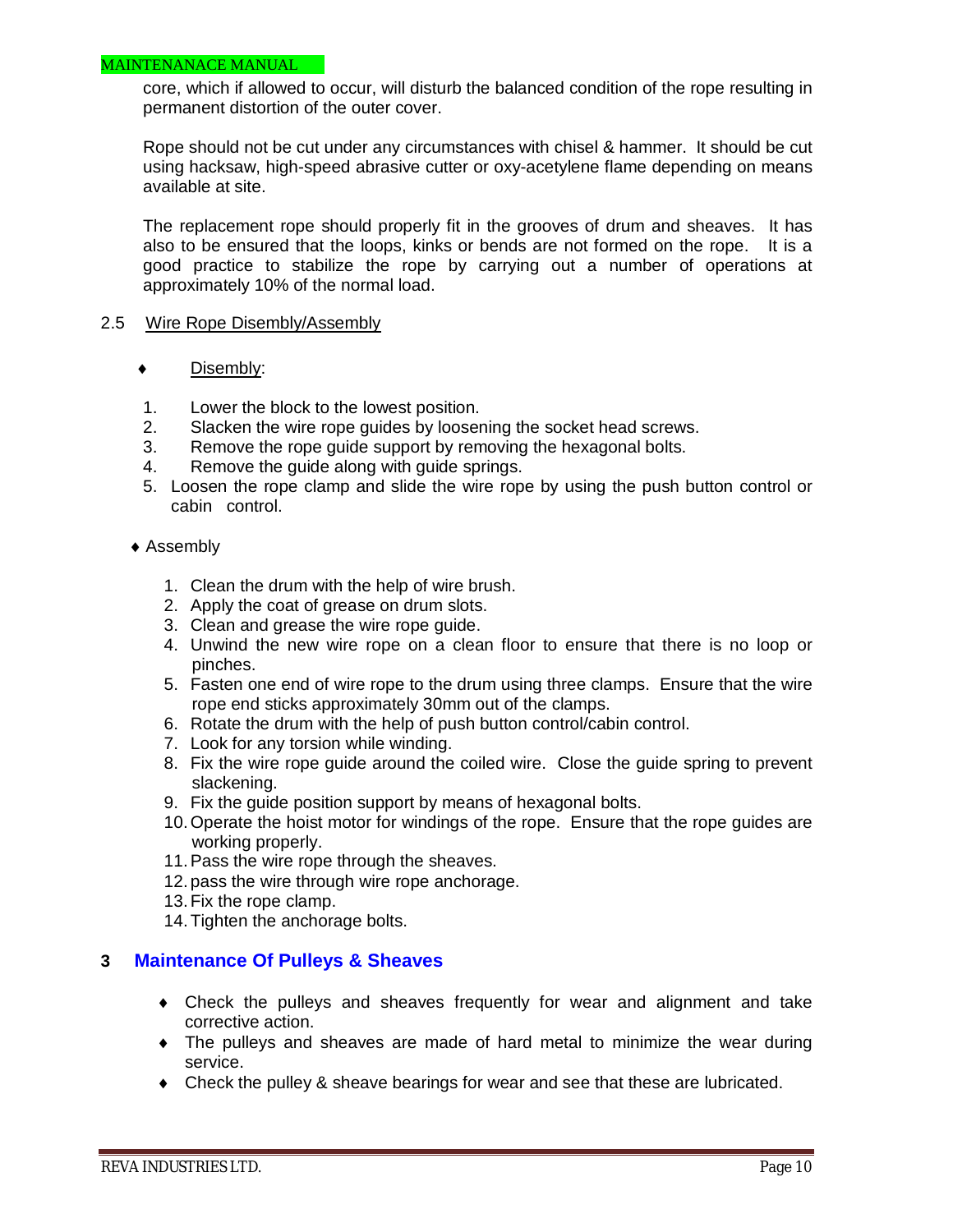- Flats develop on sheaves and pulleys through usage and set up vibration. Check that these are round. In extreme cases when the groove has flattened out, a fine cut on lathe would bring the pulleys / sheaves for further use.
- Ensure that the pulley and the rope are matching. The rope is supported by the groove for one third of its circumference. If the pulley is large, the rope has a single point contact with the groove and there would be no lateral support. In this case the rope would flatten under load.

If the pulley is too small, the rope is not sitting at the bottom of the groove and is nipped between the pulley flanges. For want of proper support, the rope gets deformed from the sides.

## **4 Maintenance of Reduction Gear Box**

The oil bath in the gearbox is totally enclosed. The lubricating oil is filled up to onethird capacity. The oil used is Castrol Alpha SP-220 or equivalent.

An inspection cover is provided on the top of the gearbox to visualize the condition of gears & gearings. An oil level indicator is also provided to see the oil level in the gearbox. The drain plug has also been provided for changing the lubricant after prescribed interval that is once a year. A breather plug has also been provided on the gearbox for escape of entrapped gasses/air from the gearbox when the gears are in motion.

When a gearbox has been opened up for maintenance, the mating surfaces should be cleaned up and a suitable sealing compound used when remaking the joint. The sealing compound we use is Oil Seal / Oil Gasket Sheet.

It may be ensured that no sealing compound enters any oil passage groove in the flanges of the gearbox.

## **5 Maintenance of Couplings**

At least once in a year, the coupling should be inspected for tightness of the connecting bolts and wear in the coupling. Wear can be recognized from outside by checking the position of the points in relation to the two notches in the boss. If the pointer is exactly between both notches, no wear has taken place.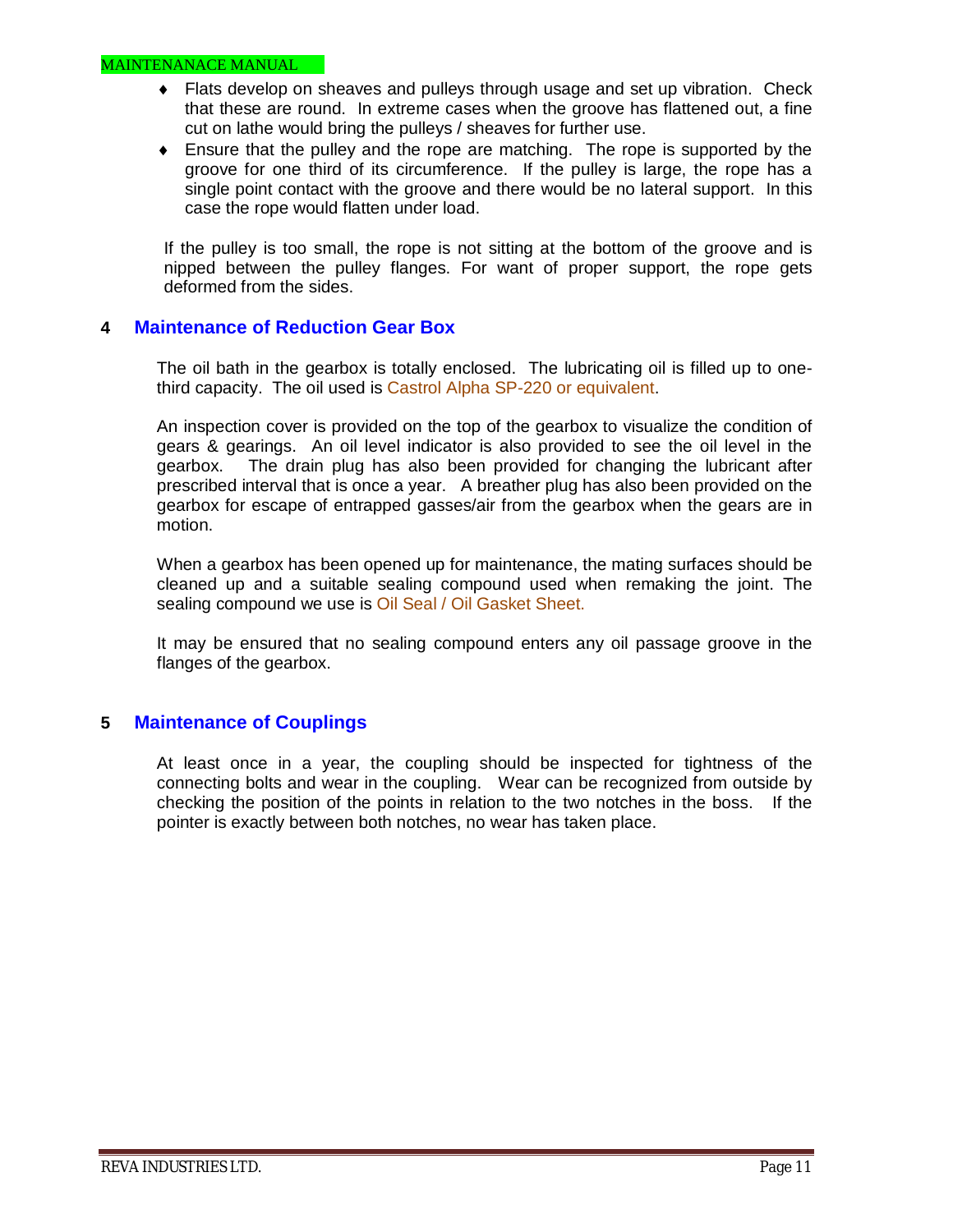## **6 MAINTENANCE SCHEDULE**

#### 6.1 Daily Inspection ( by operator)

- Check that no overhead part is loose that could cause accidental fall.
- Check that the brakes are in good working order.
- Check that the limit/end switches are in proper working order.
- Check the overall condition of steel wire ropes. If there is any damage affecting safety, the operator should immediately report to supervisor for detailed check.
- Check that the wire ropes are properly lubricated Greasing is done by hand.

#### **6.2** Weekly Inspection (by maintenance mechanic).

- This inspection is basically the same as daily except that during daily check, very limited time is available whereas during weekly check, when the crane is idle, the above aspects could be thoroughly checked and attended to. Reports from operators during week days which could not be attended to due to exigency of work, are also given proper attention on week ends.
- During weekly inspection, oil level in Gear Box is checked and if need be, oil is filled up to indicator level.
- ◆ Spot checks may be carried out by supervisor.

#### **6.3** Monthly (Quarterly Inspection- by Maintenance Supervisor)

If the utilization of the crane is less, the following items be checked on quarterly basis, otherwise on monthly basis.

- Check the entire unit for any structural damage, unusual wear and tear.
- Check for any loose bolts and nuts.
- Check pins and bearings.
- Check the hoisting gear, sheaves and drums.
- Check hook, wire ropes.
- Check control mechanism.
- Check proper functioning of brakes and change lining, if required.
- Check functioning of limit switches.
- Check oil level in Gear Box and arrange greasing in all bearing points. It is good practice to change the gear box oil in first quarterly schedule.
- Check and see that the contactor coils are clean. Measure current drawn by the coil. If exceeding the specified limit, replace the same.
- Check and see that the overload relays are free of dust. Check for the mechanical fitment of relays. Firmly tighten the mounting screws. Check the operation of overload relay. Under no condition, overload relay is to be bypassed. If faulty, replace; otherwise, set the relay to full load current consumed by motor.
- Check and ensure the single phase preventor is free of dust. Test the operation of the same.
- Check & clean timers. Adjust the timing of the timers.
- Check the fuses and replace blown ones
- Thoroughly check motors at six months intervals, i.e., second quarterly schedule.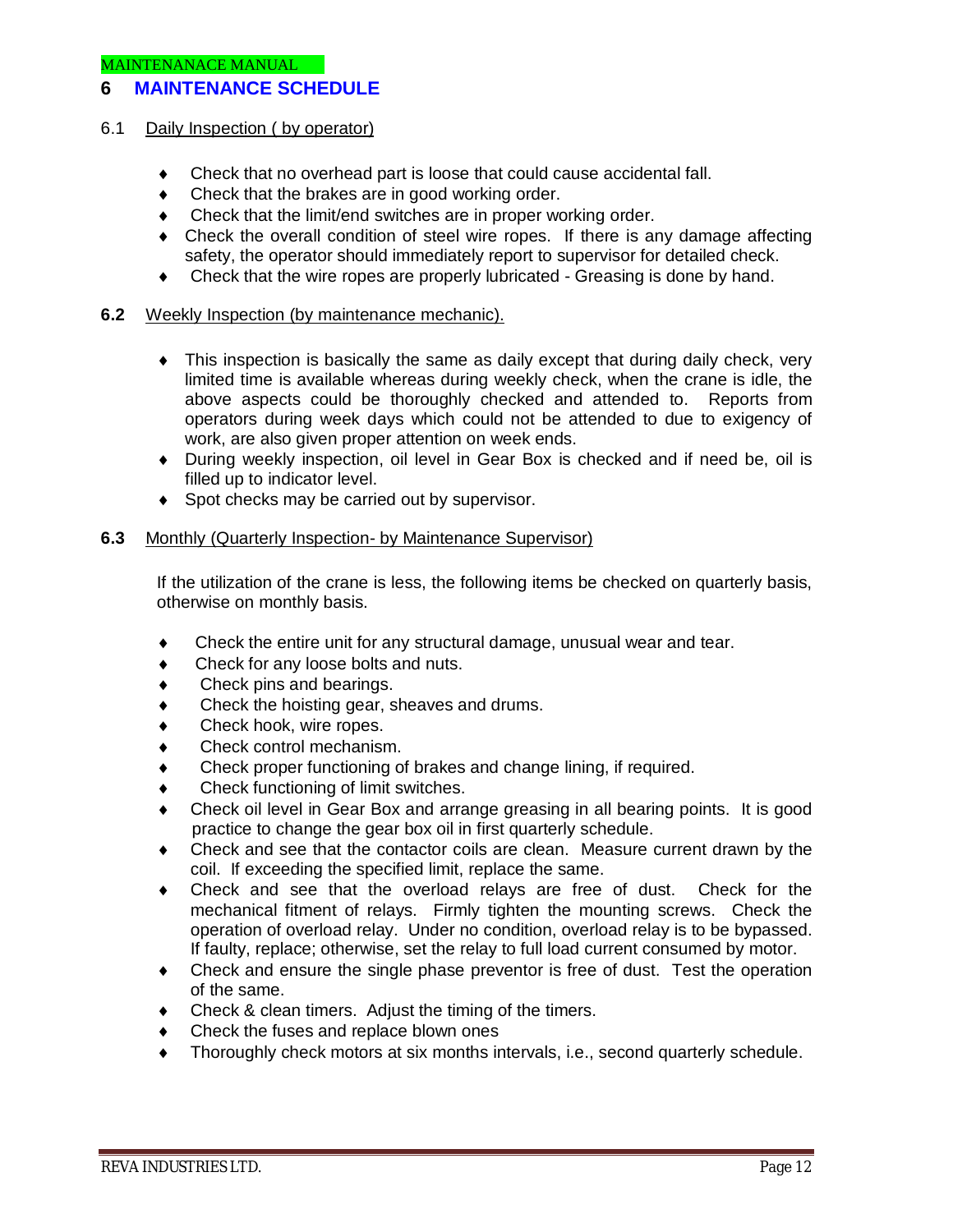#### **6.4** Yearly Examination

In most of the workshops, there are continuous holidays once in a year. The yearly schedule should be planned. The history sheet of the crane should be checked and major items attended during this period so as to make the crane fully fit for the next year.

Special attention is paid to the crane structure, travel wheel wear, brake functioning, hoist mechanism, wire ropes and safety devices.

All greasing points should be thoroughly attended to and oil topped up in the gear boxes.

After check and repair, test may be carried out with 25% overload with load in the center of span. Different motions may be checked with the load lifted.

Similarly, checks may be carried out on the functioning of electrical equipment and safety devices.

Necessary record regarding check and attention duly certified by the supervisor or independent Inspection Authority be maintained.

Note:- It may be noted that the maintenance schedule hitherto given is only for guidance. The user may suitably modify the schedule based on the site and working conditions and keeping in mind the safety aspects.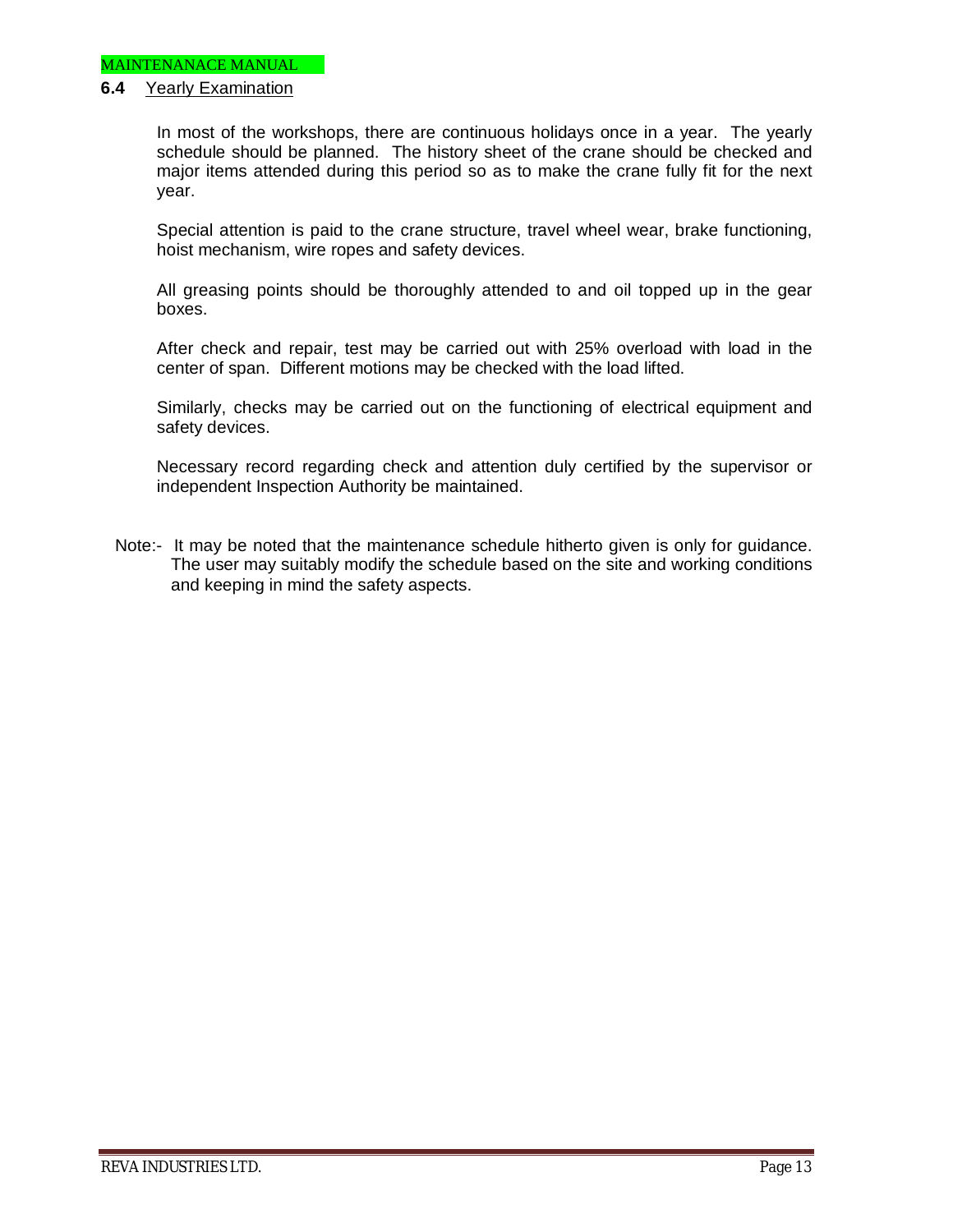## **7 MAINTENANCE CHART**

| SI. No.          | Assembly and                | <b>Monthly/Quarterly</b><br><b>Details of service</b>                     |   | Yearly                  |  |  |
|------------------|-----------------------------|---------------------------------------------------------------------------|---|-------------------------|--|--|
|                  | <b>Components</b>           |                                                                           |   |                         |  |  |
| 1.0              | <b>Hoisting</b>             |                                                                           |   |                         |  |  |
| 1.1              | Gear Box                    | Check and top up oil                                                      |   | Y                       |  |  |
| $\overline{1.2}$ | Wire Rope                   | Check and grease                                                          | M |                         |  |  |
|                  | Guide                       |                                                                           |   |                         |  |  |
| $\overline{1.3}$ | Sheaves &<br>Pulleys        | Check and grease bearings                                                 | Q |                         |  |  |
| 1.4              | <b>Hooks</b>                | Check and grease bearings                                                 | Q |                         |  |  |
| 1.5              | Plummer<br><b>Blocks</b>    | Check and grease                                                          | Q |                         |  |  |
| 1.6              | <b>Bearing</b><br>Housing   | Check and grease                                                          | Q |                         |  |  |
| 1.7              | <b>Motor Bearings</b>       | Routine check in<br>monthly/quarterly. Thorough<br>check six monthly      |   |                         |  |  |
| 1.8              | <b>Brake</b><br>Functioning | Routine check in<br>monthly/quarterly. Thorough<br>check six monthly.     | M |                         |  |  |
| 1.9              | <b>Thrustor</b>             | Oil Change                                                                |   | Ÿ                       |  |  |
| 1.10             | <b>Limit Switch</b>         | <b>Check functioning</b>                                                  | M |                         |  |  |
| 1.11             | <b>Overload Test</b>        | Check after thorough attention                                            |   | Y                       |  |  |
| 2.0              | <b>Traversing</b>           |                                                                           |   |                         |  |  |
| 2.1              | Gear Box                    | Check and top up oil                                                      |   | Y                       |  |  |
| 2.2              | <b>Motor Bearings</b>       | Routine check in<br>monthly/quarterly. Thorough<br>check six monthly.     |   | H/Y                     |  |  |
| 2.3              | <b>Brake</b><br>Functioning | Routine check in<br>monthly/quarterly. Thorough<br>check six monthly.     | M |                         |  |  |
| 2.4              | <b>Limit Switches</b>       | <b>Check functioning</b>                                                  | M |                         |  |  |
| $\overline{2.5}$ | Wheel<br>condition          | Check for wear                                                            |   | Y                       |  |  |
| 3.0              | <b>Travelling</b>           |                                                                           |   |                         |  |  |
| 3.1              | Gear Box                    | Check and top oil                                                         |   | Ÿ                       |  |  |
| 3.2              | <b>Motor Bearings</b>       | Routine Check in<br>monthly/quarterly. Thorough<br>check six monthly      |   | H/Y                     |  |  |
| 3.3              | <b>Brake</b><br>functioning | Routine Check in<br>M<br>monthly/quarterly. Thorough<br>check six monthly |   |                         |  |  |
| 3.4              | <b>Limit Switch</b>         | Check functioning.                                                        | M |                         |  |  |
| $\overline{3.5}$ | Wheel<br>Condition          | Check for wear.                                                           |   | $\overline{\mathsf{Y}}$ |  |  |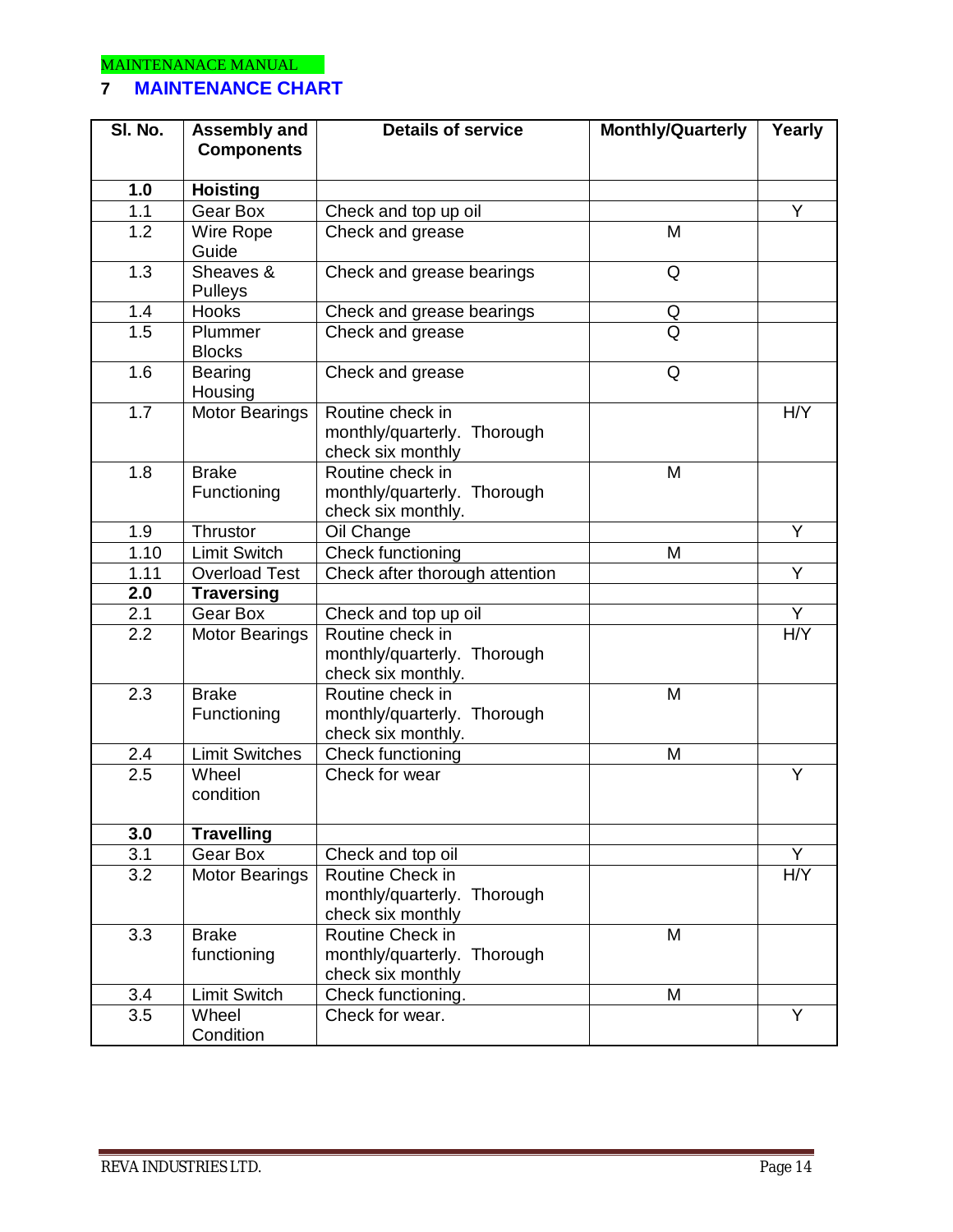| 4.0 | <b>Control</b>      |                             |   |  |
|-----|---------------------|-----------------------------|---|--|
|     |                     |                             |   |  |
| 4.1 | Terminals &         | Check, Clean and Fix.       | Q |  |
|     | Connections         |                             |   |  |
| 4.2 | <b>Switch Gears</b> | - do-                       | M |  |
| 4.3 | Push buttons,       | -do-                        | M |  |
|     | control             |                             |   |  |
|     | switches            |                             |   |  |
| 5.0 | <b>Miscellaneou</b> |                             |   |  |
|     | S                   |                             |   |  |
|     |                     |                             |   |  |
|     | Major damage        | Replace as & when necessary |   |  |
|     | of components       |                             |   |  |

Note :- Considering the safety aspects involved the prevalent practice is to give maximum attention during the monthly schedule.

The yearly schedule is primarily for carraying out repairs where welding on structure is involved or replacement of a major part is required. During this schedule, more time is available and a thorough attention is possible as compared to monthly schedule when limited time is available for maintenance.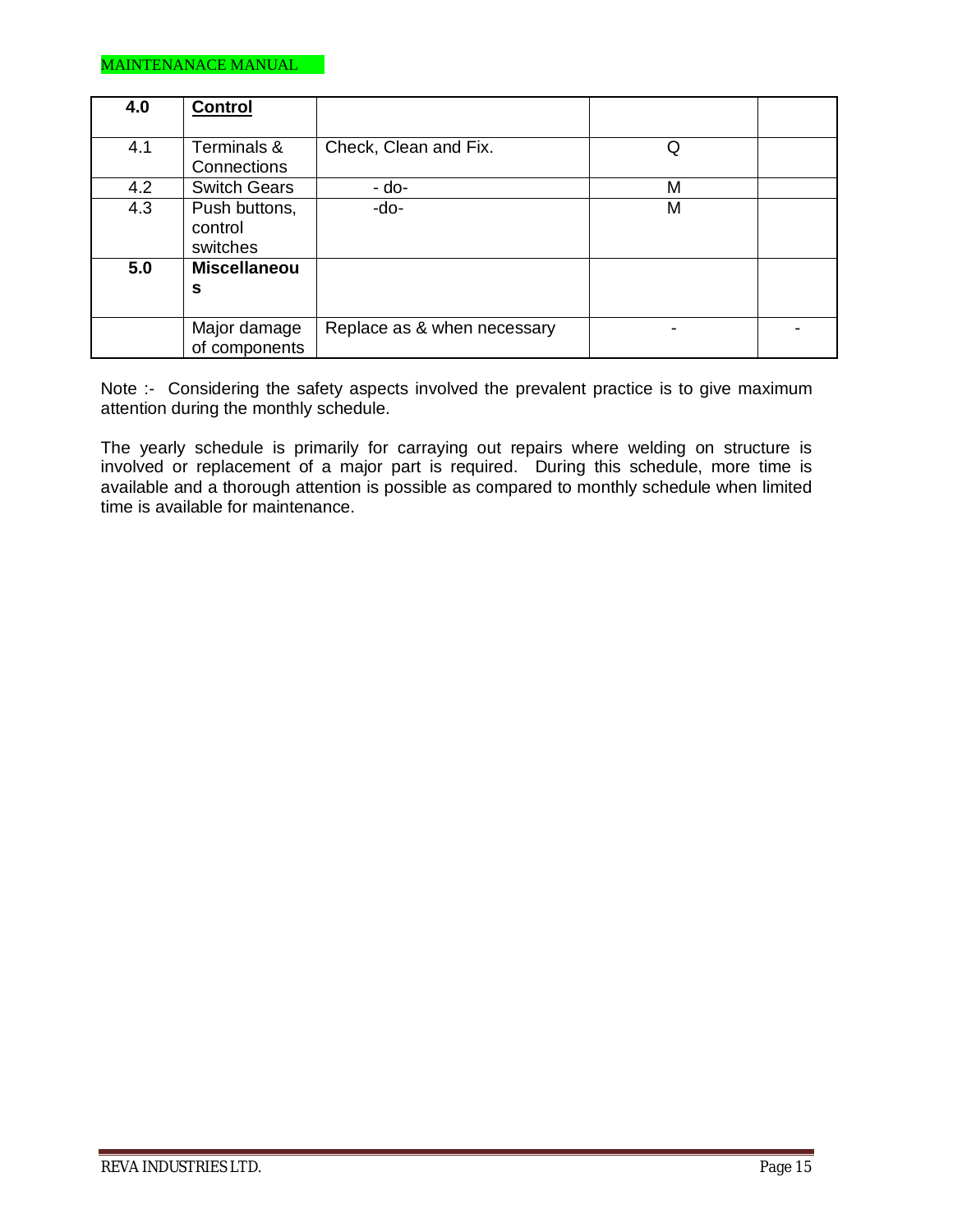## **8 RECOMMENDED LUBRICANTS**

The periodicity of lubrication of different components & recommended lubricants are given below. The user may use equivalent brand of lubricant. However, for better service from bearings and some key components, mixing of brand should be avoided.

| $\overline{\mathsf{SI}}$ .<br>No. | <b>Components</b>      | <b>Activity</b> | <b>Frequency of Lubrication</b>                   | Recommended<br><b>Lubricants</b>         |
|-----------------------------------|------------------------|-----------------|---------------------------------------------------|------------------------------------------|
| 01.                               | Gear Box               | Oil filling     | Change in first quarter after<br>that topping up. | <b>Castrol Alpha</b><br><b>BG-220</b>    |
| 02.                               | Motor                  | Greasing        | Once in quarter through<br>nipple.                | AP3 Grease                               |
| 03.                               | <b>Wire Ropes</b>      | Greasing        | By hand once in fortnight                         | <b>AP3 Grease</b>                        |
| 04.                               | Geared<br>Coupling     | Greasing        | Once in quarter                                   | Greasing                                 |
| 05.                               | <b>Bearing Housing</b> | Greasing        | Once in quarter                                   | - do -                                   |
| 06.                               | Equalising<br>Pulley   | Greasing        | Once in quarter                                   | - do -                                   |
| 07.                               | Hook bearing           | Greasing        | Once in quarter                                   | - do -                                   |
| 08.                               | Thrustor               | Oil change      | Once a year                                       | HYSPIN EP-100/<br><b>Transformer Oil</b> |
| 09.                               | <b>Plummer Blocks</b>  | Greasing        | Once a month.                                     | Asatma AP 3 Grease                       |
| 10.                               | Pulleys/Sheaves        | Greasing        | Once a month.                                     | - do -                                   |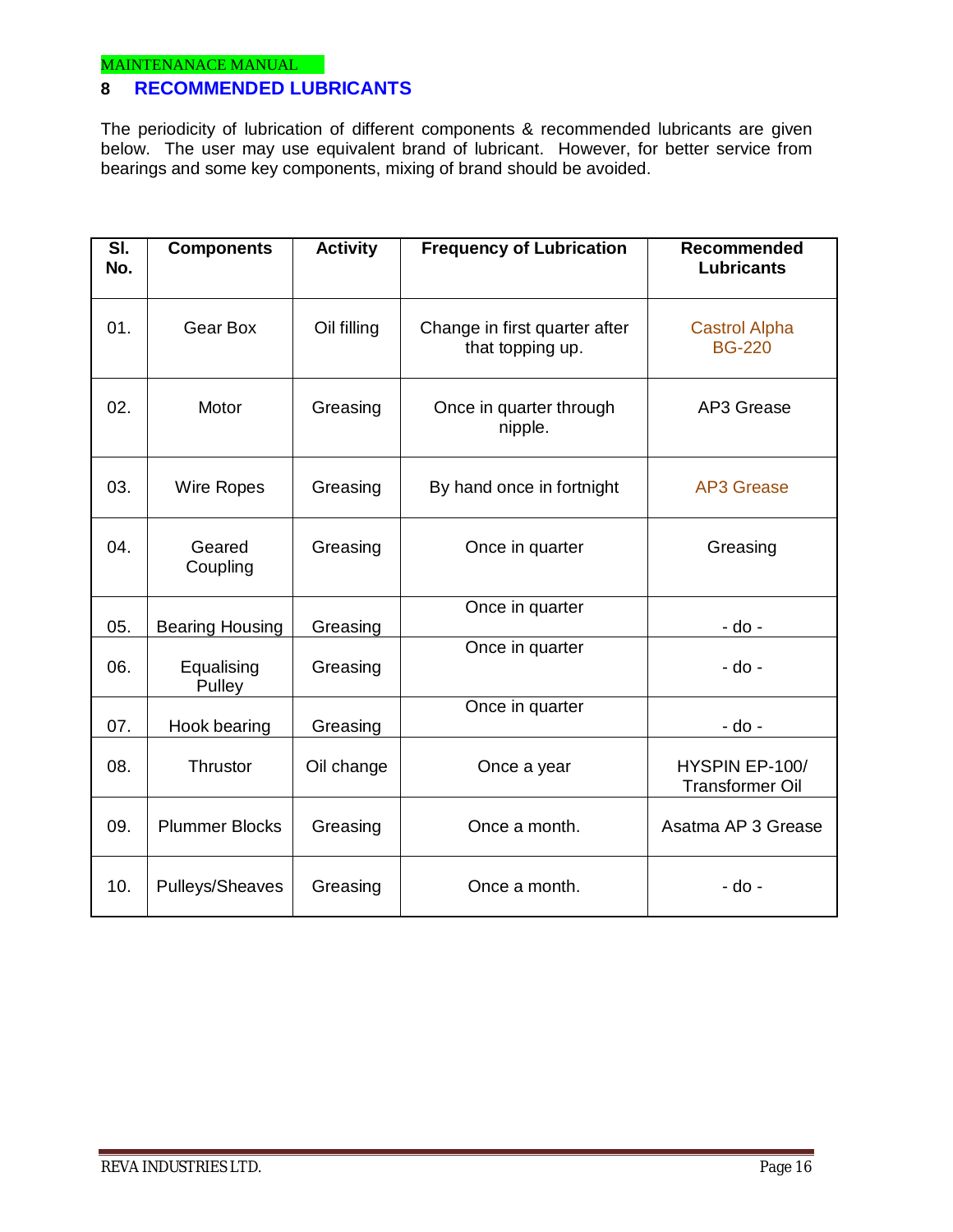## **9 Maintenance of Electric Motors**

#### 9.1 Hoist Motors (Periodicity of maintenance 6 months)

9.1.1 Insulation Resistance

If the insulation resistance is low, there would always be danger of short-circuiting and motors getting damaged. It is, therefore, useful to measure the insulation resistance of motor at the time of installation.The recommended insulation resistance is minimum 5 mega ohms when the motor and brake are cold,  $30^{\circ}$ C.

9.1.2 Loading Capacity

Measure the stator current of all three phases when hoisting the nominal load and compare the same with the ratings given on the motor frame.

- **9.1.3** Motor Disembly and Assembly (For flange mounted motors)
	- ◆ Disembly:-
		- 1. Remove the fuses from incoming power supply to isolate the crane.
		- 2. Disconnect the power supply to motor.
		- 3. Remove the brake lining disc
		- 4. Unfasten the securing bolts and remove the brake backing plate with a lever avoiding any damage to the brake power feed cables and the stator winding.
		- 5. Slacken the bolts fixing the motor to the Gear Box housing.
		- 6. Remove the motor frame for check and repair.

7. Remove the circlip for extracting the ball bearings from the gearbox housing.

- 8. Recommend replacement of the two ball bearings and the oil seal at the time of repair of motor.
- ◆ Assembly

To re-assemble, fit the ball bearings into the gearbox. Fit the circlip for retaining the ball bearings. Place the oil seal between circlip and motor end cap.Thereafter, follow the Brake Assembly process.

#### 9.2 Travelling Motors (Periodicity of Maintenance 6 months).

9.2.1 Insulation Resistance

Check with 1000 volts mega ohmeter. Take the reading when the test voltage has been connected for a minute. In cold winding  $(+10^{\circ}$ C to  $40^{\circ}$ C), resistance should be more than 5 megaohms and in warm winding (greater than 40 $^0$ C), at least 1 megaohm. If resistance is lower, the winding needs to be dried. This could be accomplished by putting the motor into a warm and well-ventilated oven (temperature about  $80^{\circ}$ C).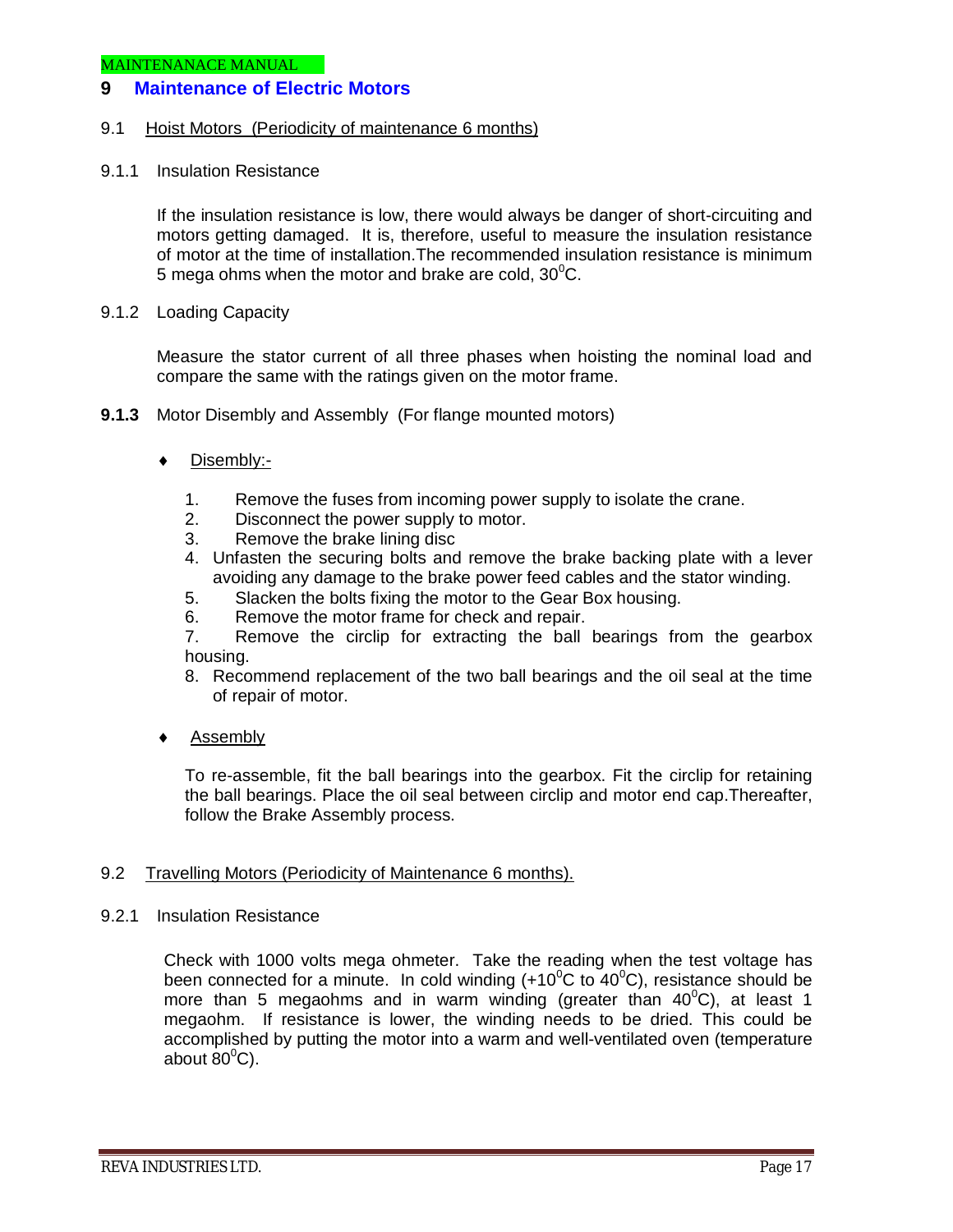#### 9.2.2 Commissioning the motor.

Certain checks are required prior to putting the motor in service. These are:-

#### a) Direction of rotation

Traveling motors are installed symmetrically and operate on opposite rails rotating in opposite directions. The direction can be changed by reversing two of the three line leads connected to the terminals of the motor.

#### b) Noise

If there is a loud growling noise from the motor, the connection is wrong and the motor must immediately be stopped. If there is a distinct clatter instead of buzzing sound in the bearing, there is damage and the bearing must be changed.

#### c) Vibration

In case of excessive vibration, check the mounting of motor and the gearbox. The straightness of motor shaft be also checked.

#### d) Running Temperature

The maximum allowed winding temperature defined by measurement of winding resistance, is 120 $\mathrm{^0C}$  for B class and 140 $\mathrm{^0C}$  for F class insulations.

The temperature check is carried out during the first long term use. Check the running temperature three hours after start of the motor. Carefully touch the stator frame by hand. If the stator frame feels burning hot (temperature over  $50^{\circ}$ C), measure the accurate temperature with the thermometer. The maximum allowed temperature of hottest spot on the widening is 130 $\mathrm{^0C}$  for B class and 150 $\mathrm{^0C}$  for F class insulation.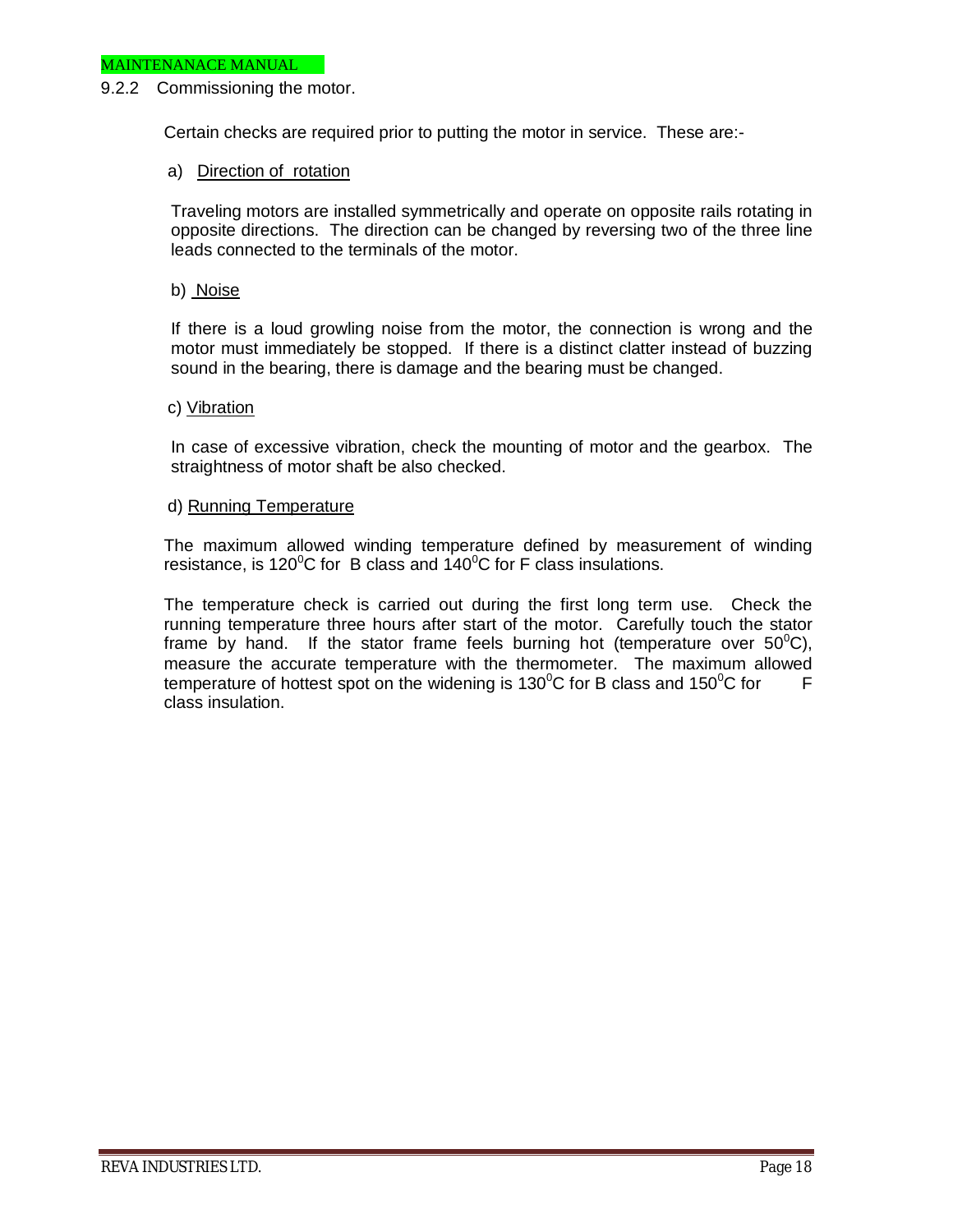#### **10 Maintenance of Brakes**

#### 10.1 DC Disc Brakes

The brake torque is provided by several compression springs. In the event of power



 $'12$ 

 $'10$ 

 $\dot{\supset}$ 

failure, axial spring force will press the armature plate against the rotor, which in turn is pushed against the mounting flange or a suitable counter surface. On applying a direct current power supply, the magnetic field produced, pulls the armature plate over the air-gap towards the stator against the spring force and the rotor is free to rotate.

In the event of continuous power failure, rotor can be freed by pulling the hand release, which is "deadman type". When the release is freed, the brake will immediately apply.

Like other type of brakes, the brake lining should be kept dry. Oil, grease & foreign materials affect the characteristic of braking system. features of this type of braking system include dust protection seal; adjustable brake torque and simple wear adjustment.

6

3E



 $(11)$ 

|    | $\rightarrow$                 |
|----|-------------------------------|
|    | 13D                           |
| 9  | A/B Mounting Bolt and Washers |
| 10 | <b>Friction Plate</b>         |
| 11 | <b>Rubber Seal</b>            |
| 12 | <b>Mounting Flange</b>        |
| 13 | A-E Hand Release Assembly     |

 $\overline{5}$ 

9B

 $13B$ 

 $9A$ 

3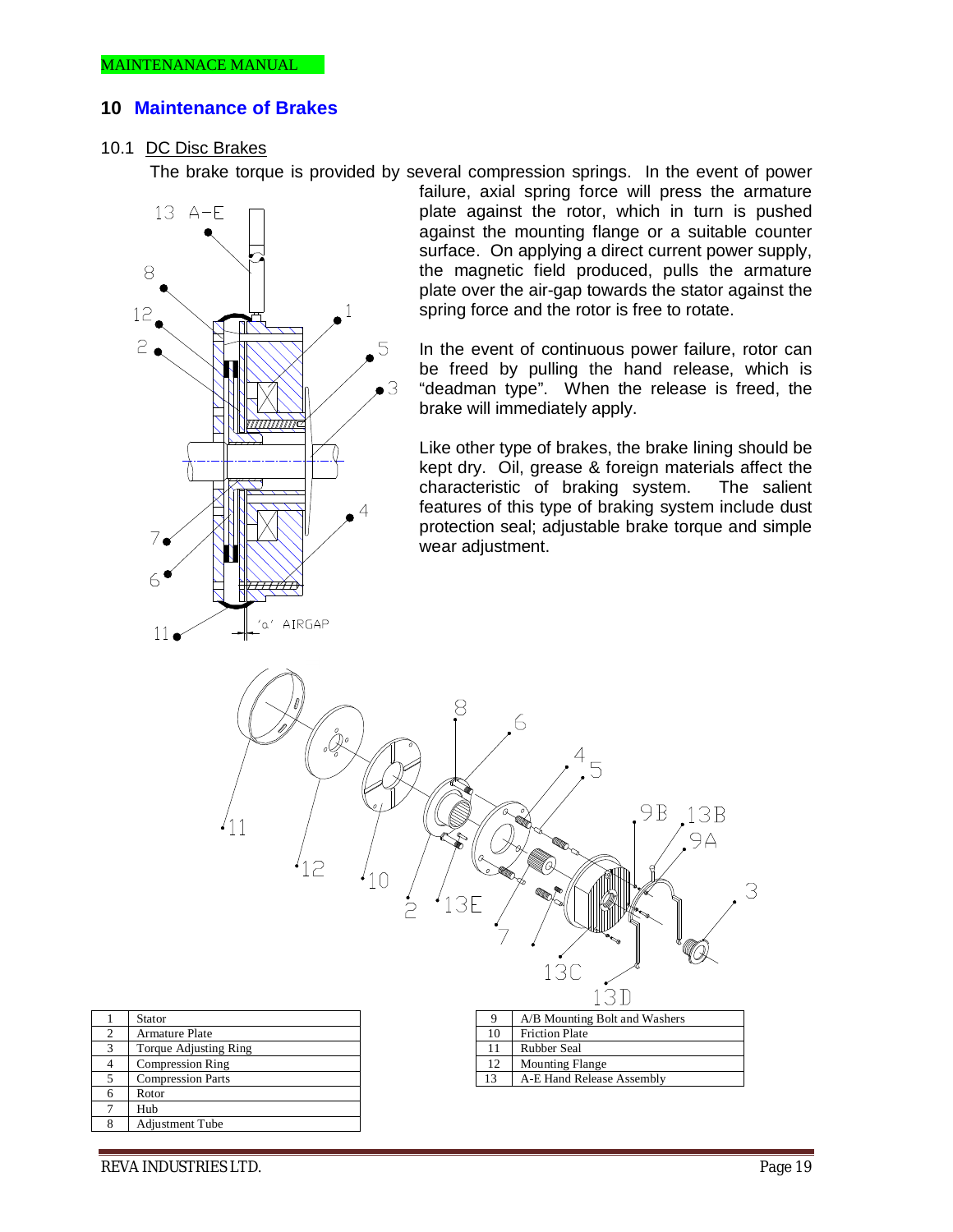10.1.1 Brake Disassembly (D.C. Disc brakes)

Since the brakes remain 'ON' in normal position, it is necessary to release the load on the brake and lower the hook until it is resting on the floor. The sequence, thereafter, is:-

- 1. Disconnect power supply to the motor.
- 2. Remove the motor cover, the retainer ring and the fan.
- 3. Disconnect the two cables that feed the brake winding from the power connection.
- 4. Extract the block comprising of brake winding plate and the armature plate by removing the connecting bolts.
- 5. In case of failure of any part of the brake including brake winding, take action to change the complete block for satisfactory performance of the crane.
- 10.1.2 Brake Assembly (D.C. Disc brakes)
	- Connect the brake backing plate to the motor frame and fix the head screws.
	- Place the brake lining on the motor shaft.
	- After installing the brake, fit the fan on the motor shaft and fix it with bolts and the retainer ring.
	- Check to ensure that the brake nucleus plate is attracted by electromagnet with good sliding contact and the fan does not rub in the housing.
	- $\bullet$  If the brake working is in order, fit the fan cover with hexagonal bolts and lock washers.
	- ◆ Carry out load test to check the operation of assembled units.

**Note:** - For detailed maintenance, it is advisable to go through the maintenance instructions of brake suppliers. Some extracts are given as Annexures at the end of this chapter.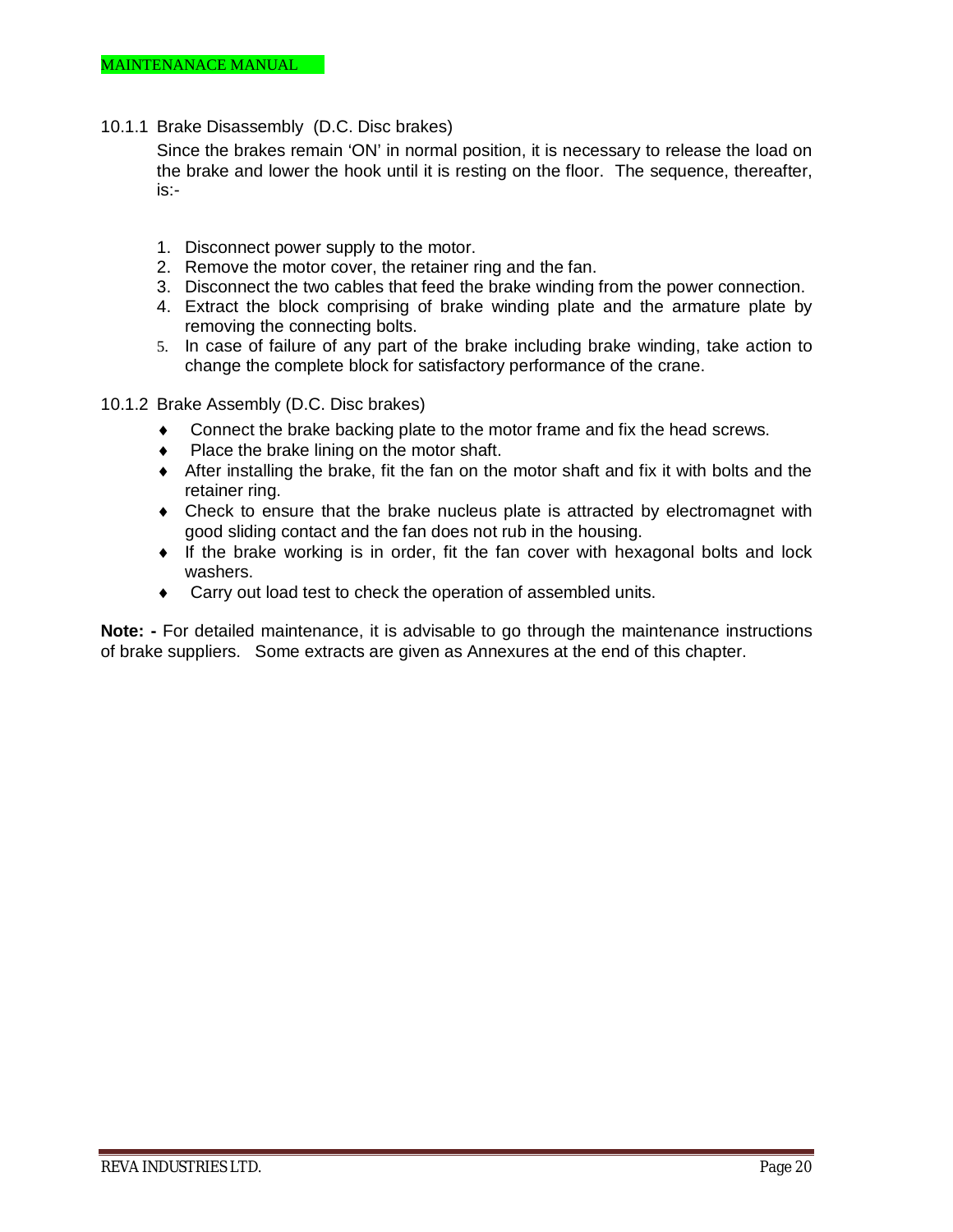#### 10.2 Electro-Hydraulic Thrustor Brake

These brakes are suitable for heavy duty on EOT cranes & operate on AC supply. Thrustor brakes have been designed to suit drum sizes 100 mm to 500 mm.



SIDE VIEW

FRONT VIEW

SIDE VIEW

The main components are of cast steel. The spring & all machined steel parts are plated. All pins are of stainless steel and are secured by split pins. The connection to the thrustor terminal box has been made through flexible cable. The brake shoes are self-aligning and are easily removed when worn linings are to be replaced. Asbestos free linings have been bonded to the shoes.

#### 10.2.1 Adjustment of Hoist Brakes

The brakes are suitably adjusted before dispatch from Reva factory with a gap of 0.3 or 0.4 mm on the drum and no additional adjustment is normally required at the site. With wear in use, some adjustment may become necessary and there are provisions for adjustments with the help of two nuts on the tie rod above the brake shoes.

If the brake is not perfect due to excessive brake linings wear, necessary action be taken to change the worn out lining. The worn out asbestos lining is scraped out, the brake shoe surface cleaned and new brake lining (approximately 6mm thick) is glued with high quality brake lining adhesive. The brake lining is clamped on a simple fixture & heated in oven to a temperature of  $170^{\circ}$ C approximately for half an hour for perfect setting of asbestos lining on steel backing.

The change is required if the brake lining material wears down to mm thickness.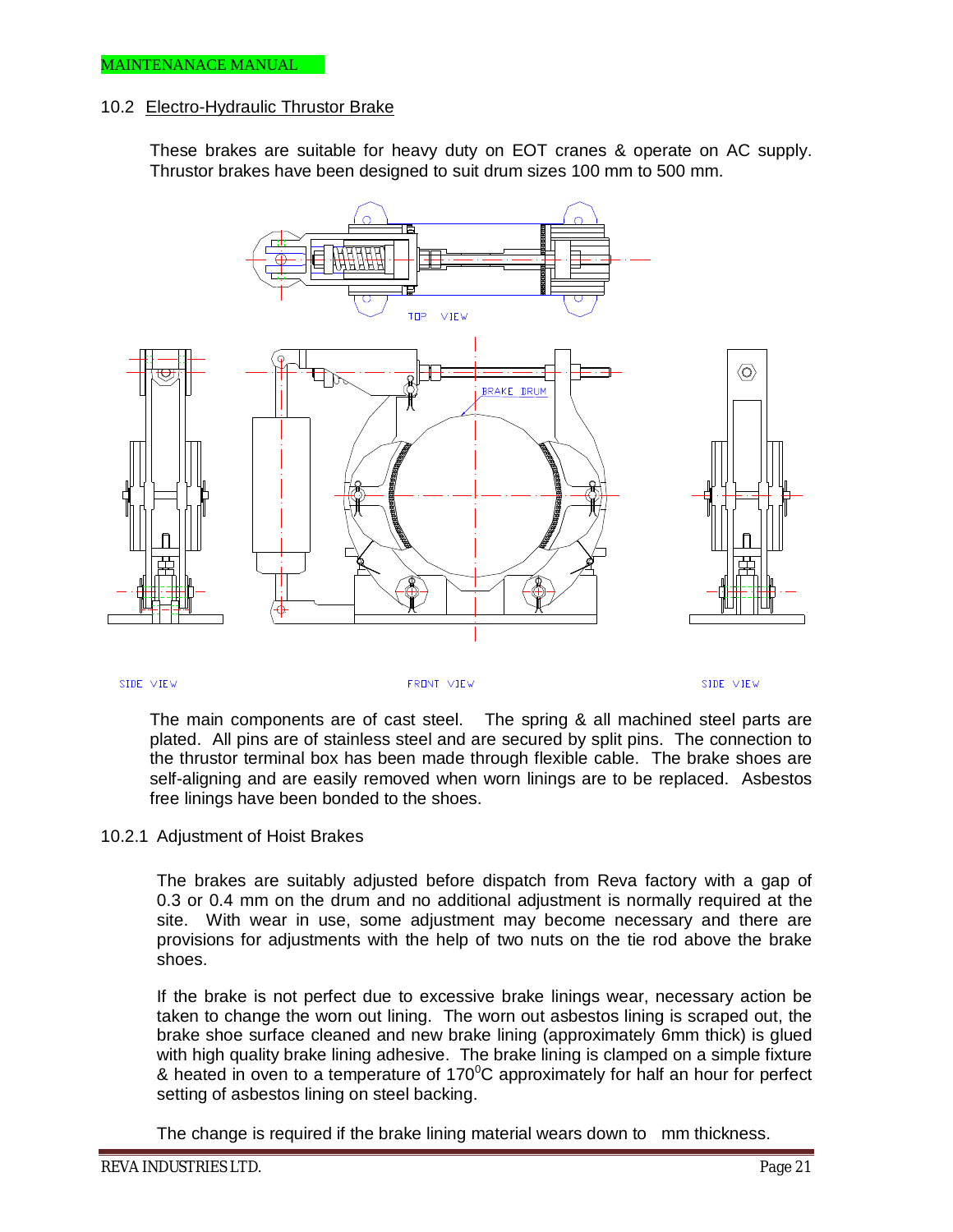#### Operation of the Brake

Emco Design - To check remove the motor from cover by easing the securing bolts. Check the condition of brake lining. A gauge should be used to measure the air gap between the brake lining and the outer rim of the brake wound cap. The air gap varies from normal 0.3 mm to maximum of 1 mm.

For adjusting the gap, the locking screws on the adjusting brake nuts are tightened. This will result in fan moving the brake lining towards motor winding cap.

Once the adjusting brake nut has been tightened, it should be released by half a turn. The air gap will automatically be regulated to its normal value.

Tighten the socket head screws and check the brake. The fan cover should then be fitted.

#### **11 Maintenance of Control Panel**

All functions of the crane are processed in the control panel. It comprises of a long panel box having all power & auxiliary contactors, relays, switch gears & other control equipment.

All equipment inside the panel has permanent identification labels in accordance with circuit diagram. Similarly, all power & control terminals shall have identification labels.

The power and control terminals should be inspected once in a month or every 3 months. Every terminal and connection at switchgears must be fully tight.

Panel must be cleaned with compressed air to avoid accumulation of dust & dirt.

Insulation resistance should be checked between terminals & earth on monthly basis so as to have minimum insulation resistance of 0.5 mega ohm.

#### **12 Power Feeding Arrangement**

Reva has provided the following types depending on the customers requirements:-

- Taut wire type has a wire held tight between two ends on which the power is to be transmitted. Power is tapped for the crane with the help of freely moving trolleys.
- Shrouded Bus Bar has been used as current collection system at some places as per purchaser's requirements.
- Angle iron type has the required length of angle irons fixed between two ends. Since the power supply is 3 phases, four nos. of angle iron are laid. The power is drawn with the help of current collector assembly.

In case of shrouded bus bars, contact shoes should be checked on monthly basis until a wear pattern could be established.Failure to replace worn out contact shoes would result in damage to the conductor and reduce subsequent control shoe life.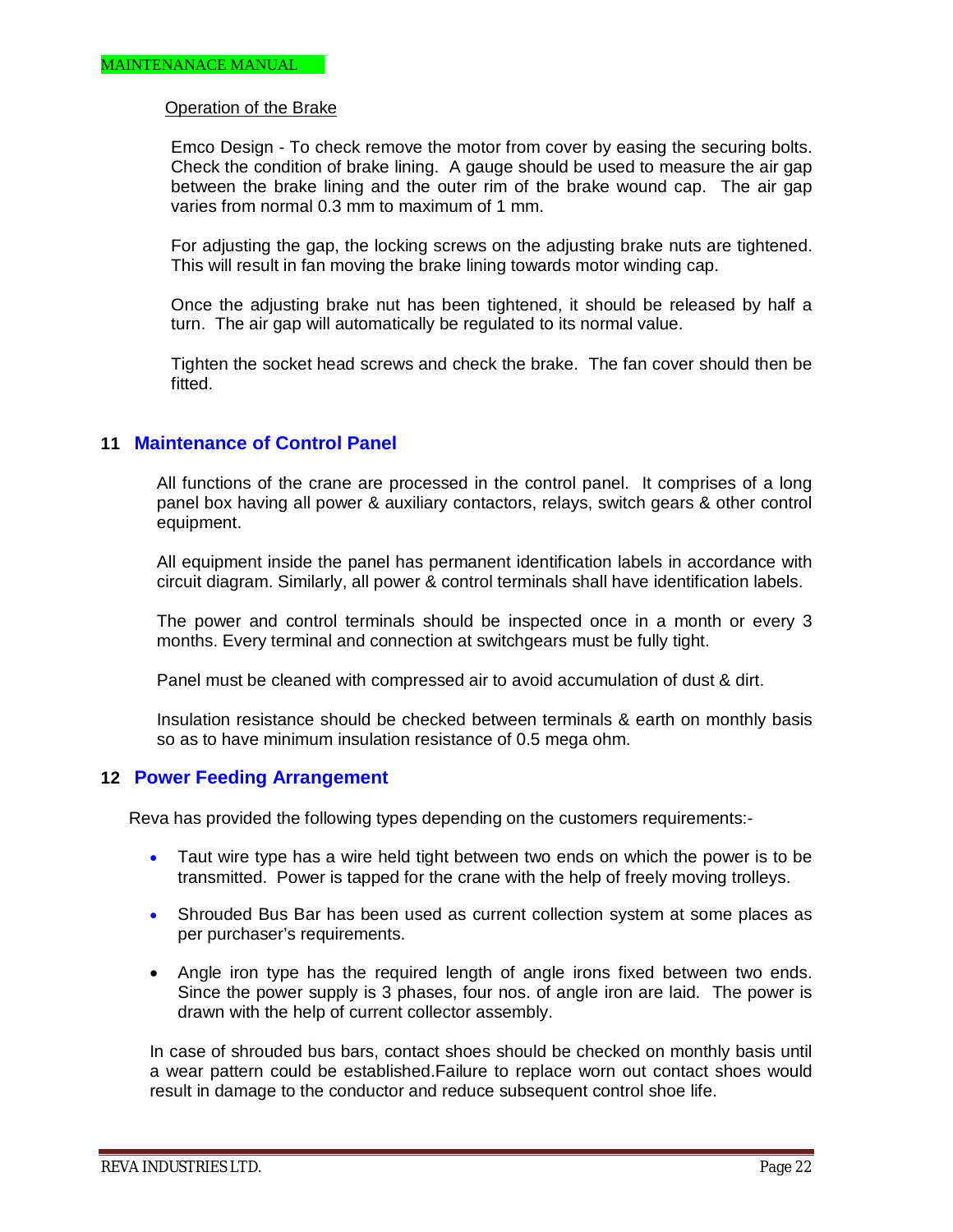#### MAINTENANACE MANUAL

When checking for contact shoe wear, ensure that the collector pivot points are free. The alignment of the collector to the conductors should also be checked.

The maintenance requirement is to check that there is no physical damage to taut wires or angle irons or the insulators connected to those. Sometimes bird dropping creates problems of contact with current collectors. All that is required is cleaning of wires or angle irons.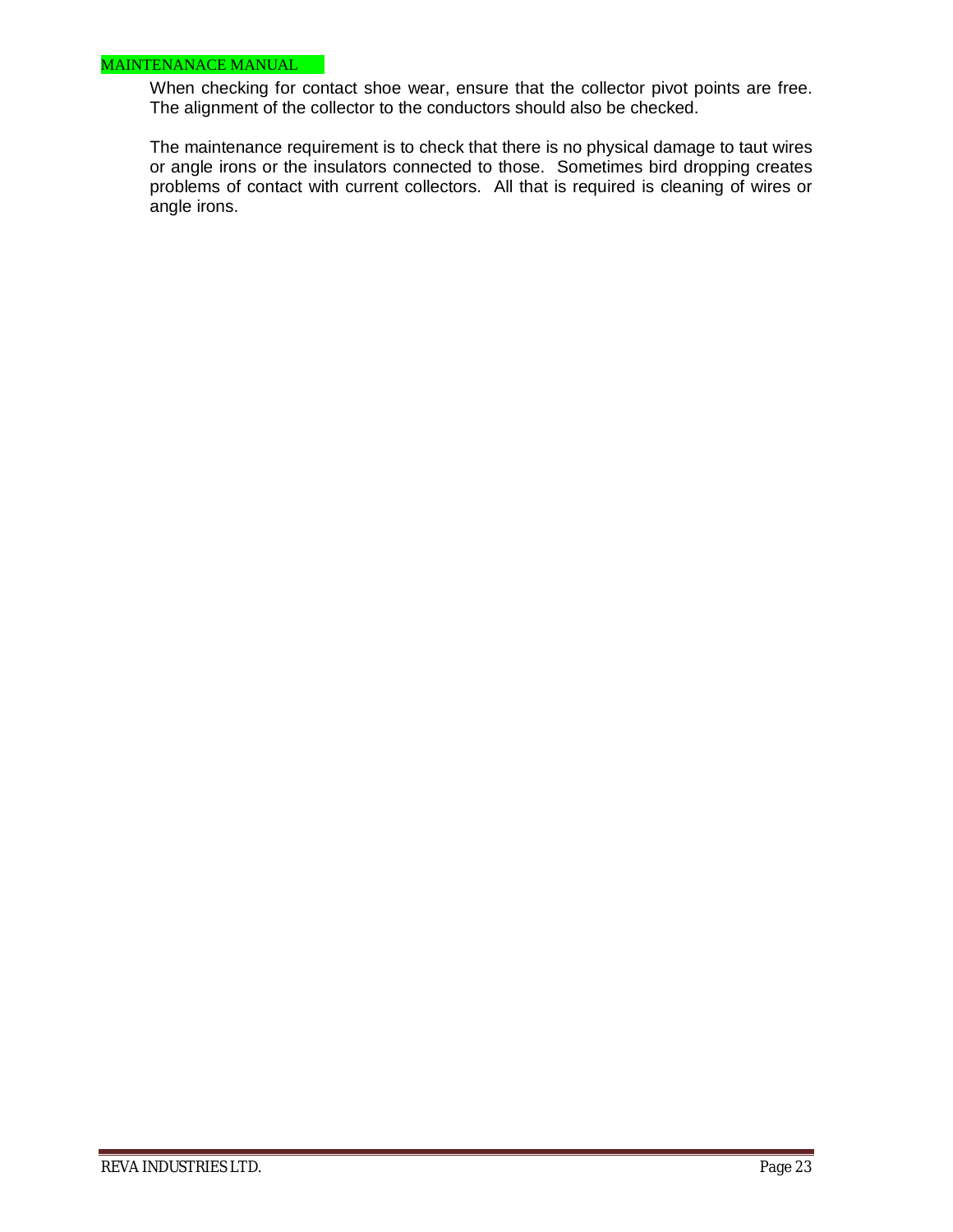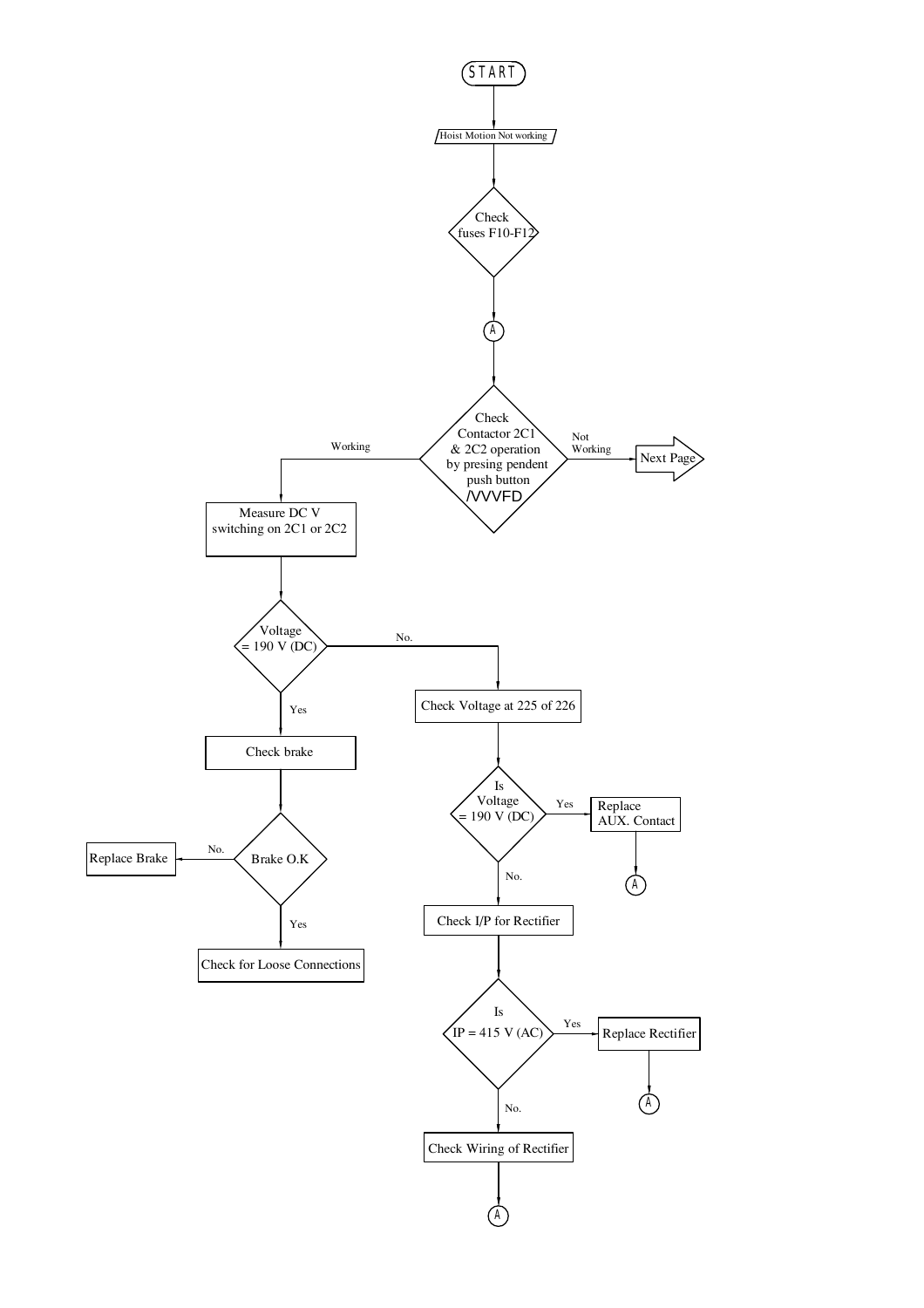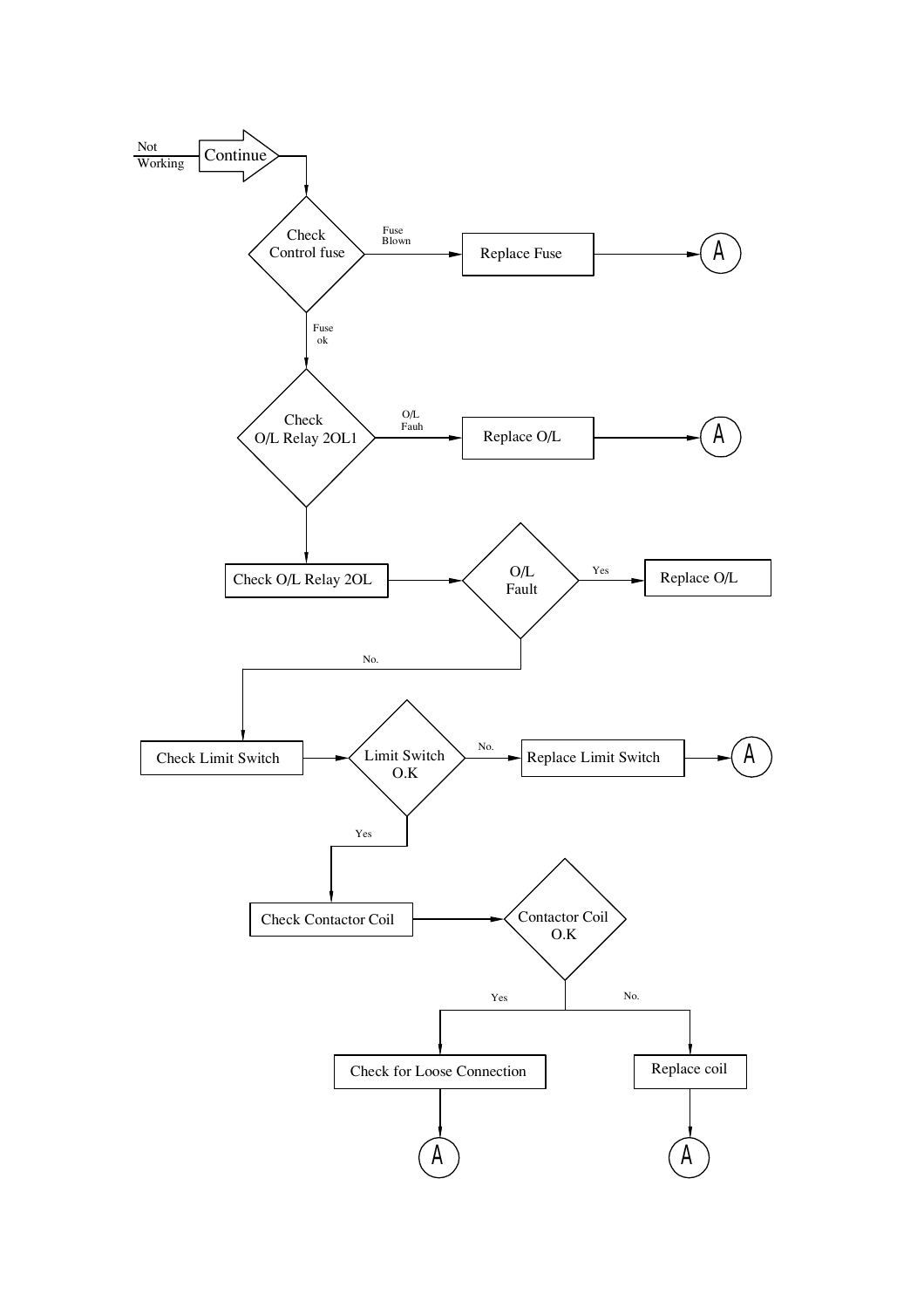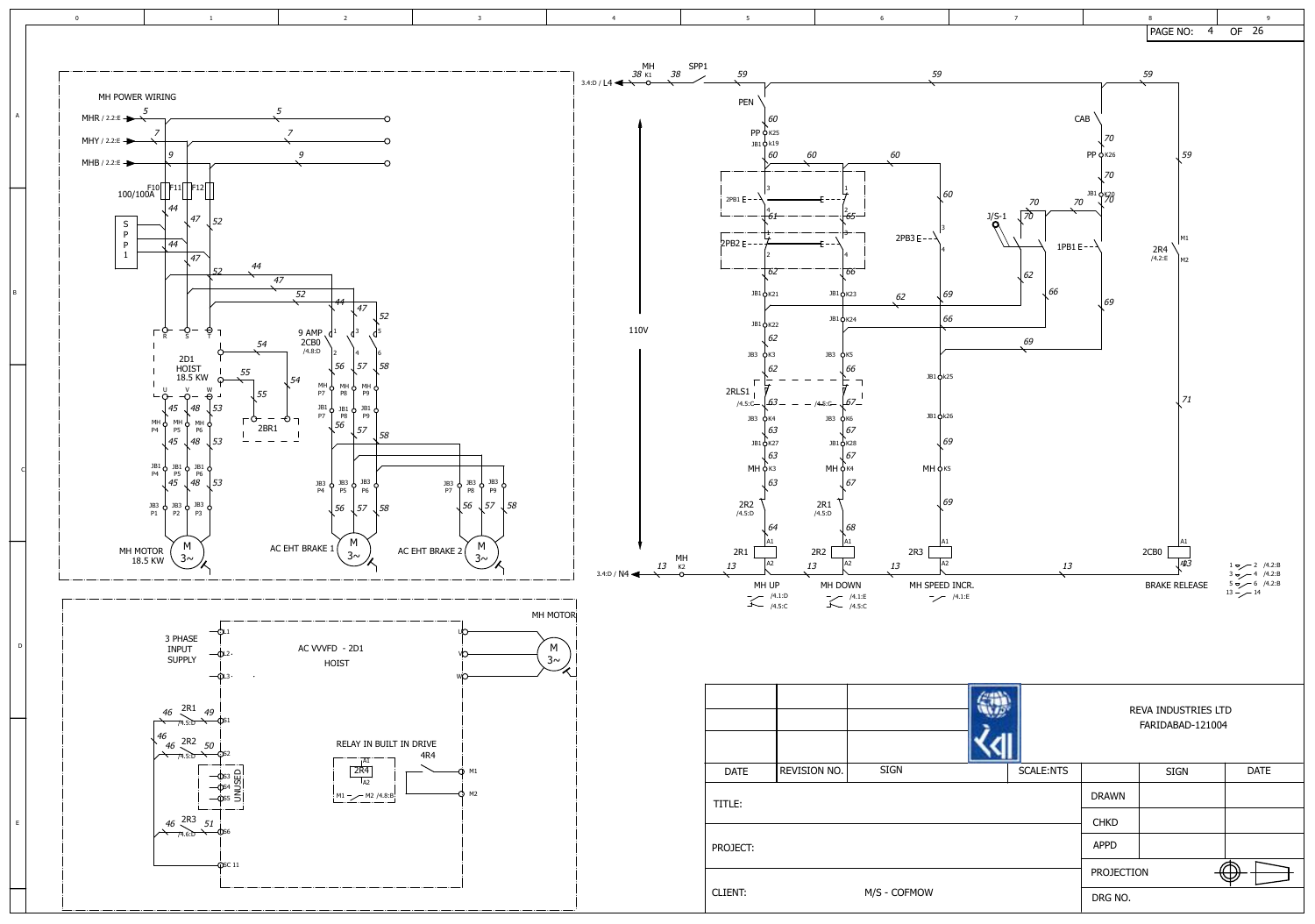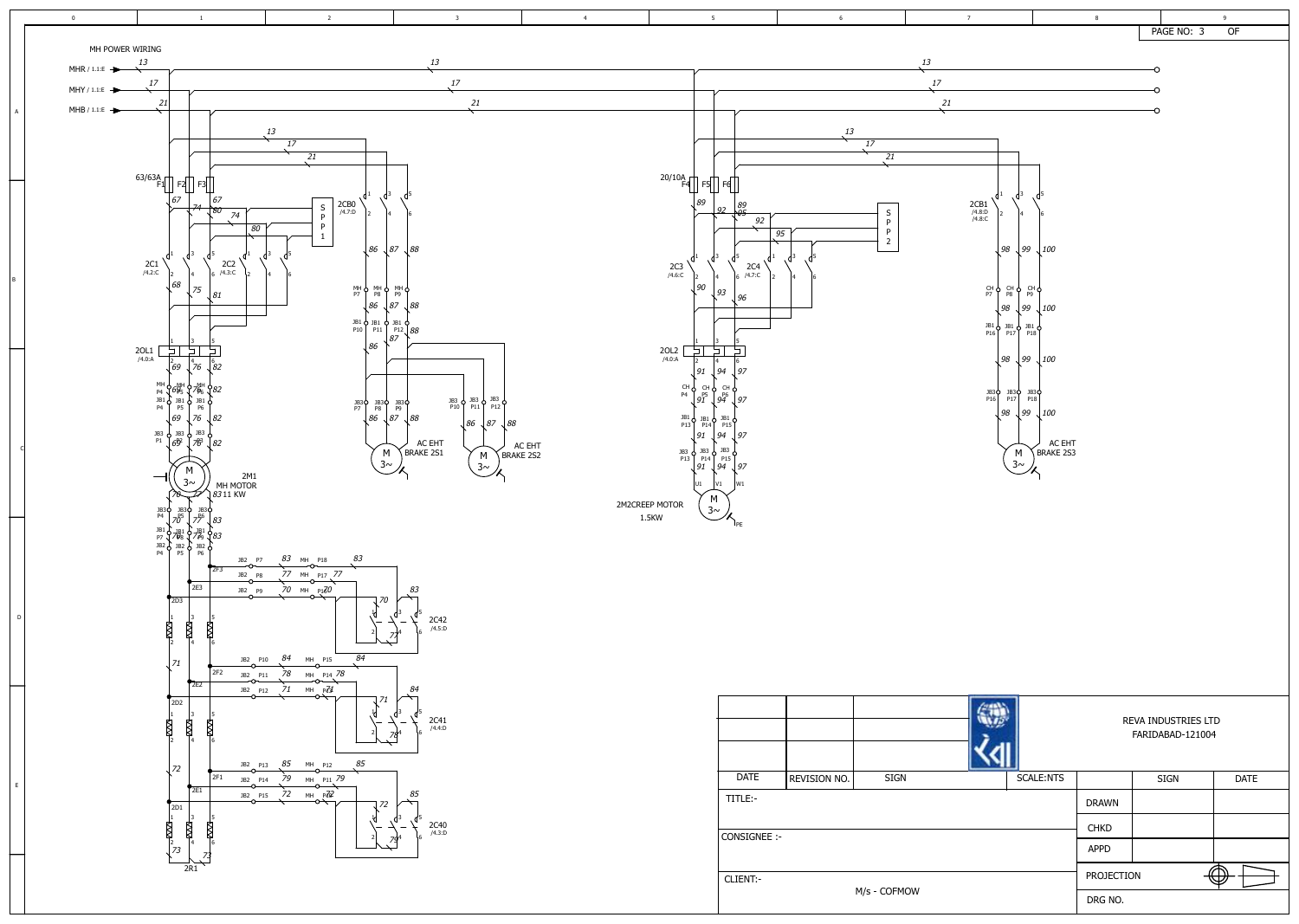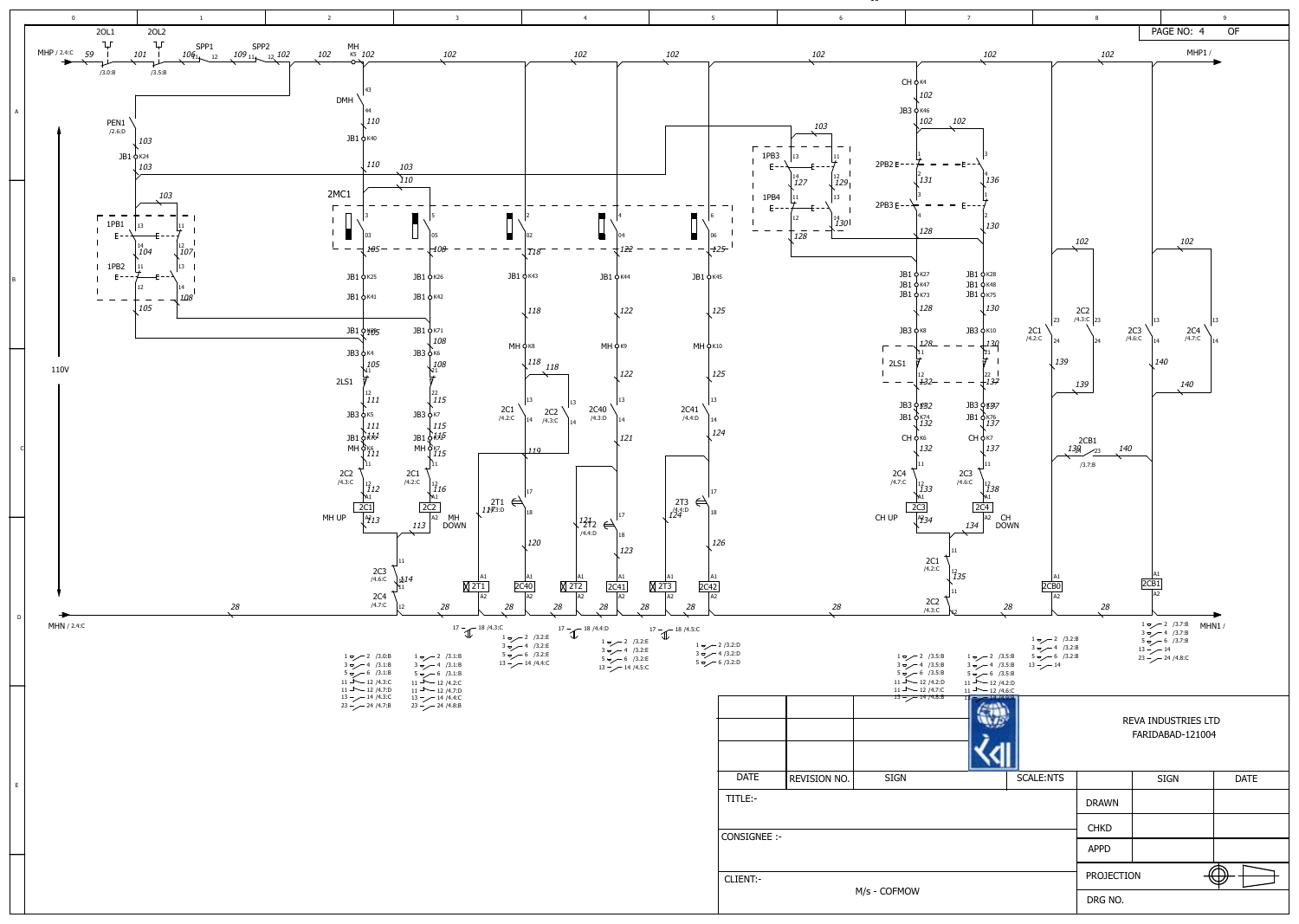## **13 TESTING OF CRANES.**

#### 13.1 Precommissioning Check on Site Condition.

- Check correctness of power supply in respect to voltage, frequency and phase. Any deviation from specification could result in reduced efficiency of the equipment, overheating of motors and also damage to equipment.
- Check the span and alignment of overhead rails on which the crane has to move. Check the joints between rails.
- Check that the crane stops at the end of runway have been provided.

#### 13.2 Precommissioning Check on Crane

- Check tightness of all nuts, bolts and screws.
- Check that the electrical wiring on the crane is complete and the cables/wires are properly fixed.
- Check the power feeding arrangement before the crane is connected to the power supply.
- After erection but prior to connecting the crane to the power supply, the insulation of electrical equipment shall be tested by a megameter and any defect revealed shall be rectified.
- The voltage required for the insulation resistance test shall be a D.C. voltage not less than twice the rated voltage.
- The insulation resistance of each wiring circuit exclusive of connected apparatus shall not be less than 2 megaohms.
- Check oil level in the gear box.
- Check condition of wire rope. Ensure that it is neither kinked nor twisted out of shape. Any damage of this kind may render the rope unserviceable.
- Check that hook block is undamaged and that all screws and nuts are secure. Check that hook fastenings rotate freely.
- Check that the rope sheaves are undamaged and rotate freely.
- Check that push button pendant has been properly supported independent of the cable by means of wire rope/chain.
- Check the insulation resistance of motors. A low resistance may indicate dampness or dirt. In low voltage Motors, the resistance should normally be at least 5 megaohm when cold and 1 megaohm when worm.

#### 13.3 Final Commissioning & Testing.

**13.3.1** Test before hoist block reeving.

#### Hoist Performance:-

- Close the runway switch; the main crane switch, motor and accessories switch in respective order.
- Connect power supply and place hoist switch in 1st position (slow motion) (with SR motors).
- Observe the contactor for proper sequence and direction of hoist drum rotation. If okay, move to next step. If hoist contactor and rotation is not correct, switch off power and reverse leads on the main supply collectors or on the hoist (whichever is incorrect) to obtain correct phasing. Restore power and recheck.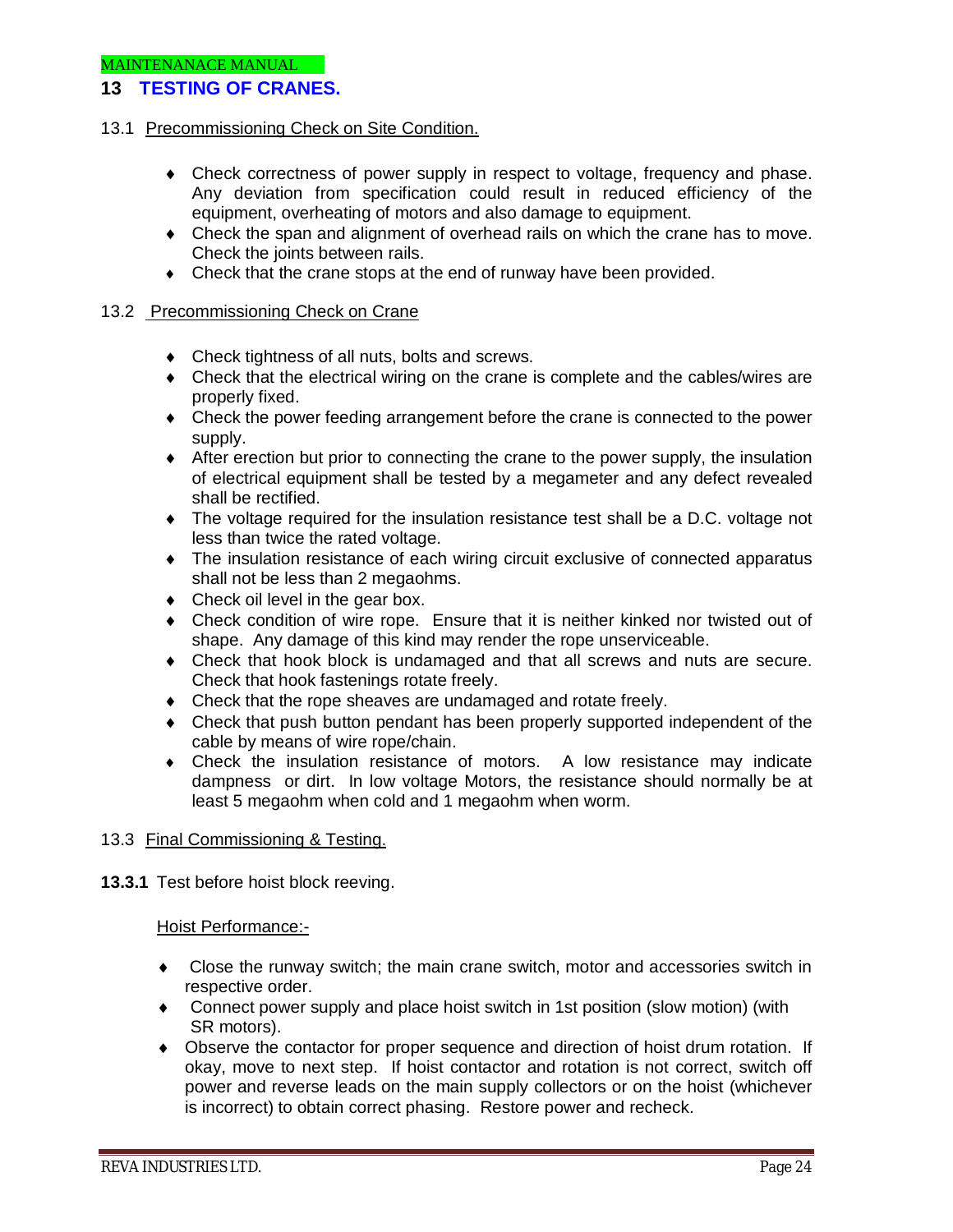#### MAINTENANACE MANUAL

- After checking hoist at different speeds, return master switch to neutral position and observe braking action. Readjust, if necessary.
- Check and reset hoist timers to 2 secs. Interval.
- $\bullet$  If auxiliary hoist is provided, follow the same sequence as per the hoist.

#### Trolley Motion

- Place Master Switch in 1st position trolley travel.
- Observe contactor sequence and direction of trolley travel. Reverse phasing, if necessary.
- Move trolley over entire length of bridge span and check for alignment of collector system and obstruction with building structure.
- ◆ Adjust end limit switches.
- ◆ Reset trolley timers, if needed.

#### Bridge Motion

- Place master switch in 1st point bridge travel position.
- Observe contactor sequence and direction of travel and reverse phasing, if necessary.
- Move the bridge over the entire length of runway. Observe any obstruction with the fixed structure and check the alignment of main collector pole and runway conductors.
- ◆ Adjust end limit switches.
- ◆ Reset bridge timers, if needed.
- Check the functioning of accessories.

#### **13.3.2** Hoist Block Reeving

The hoist blocks and rope may now be installed. The various reeving arrangements are as below.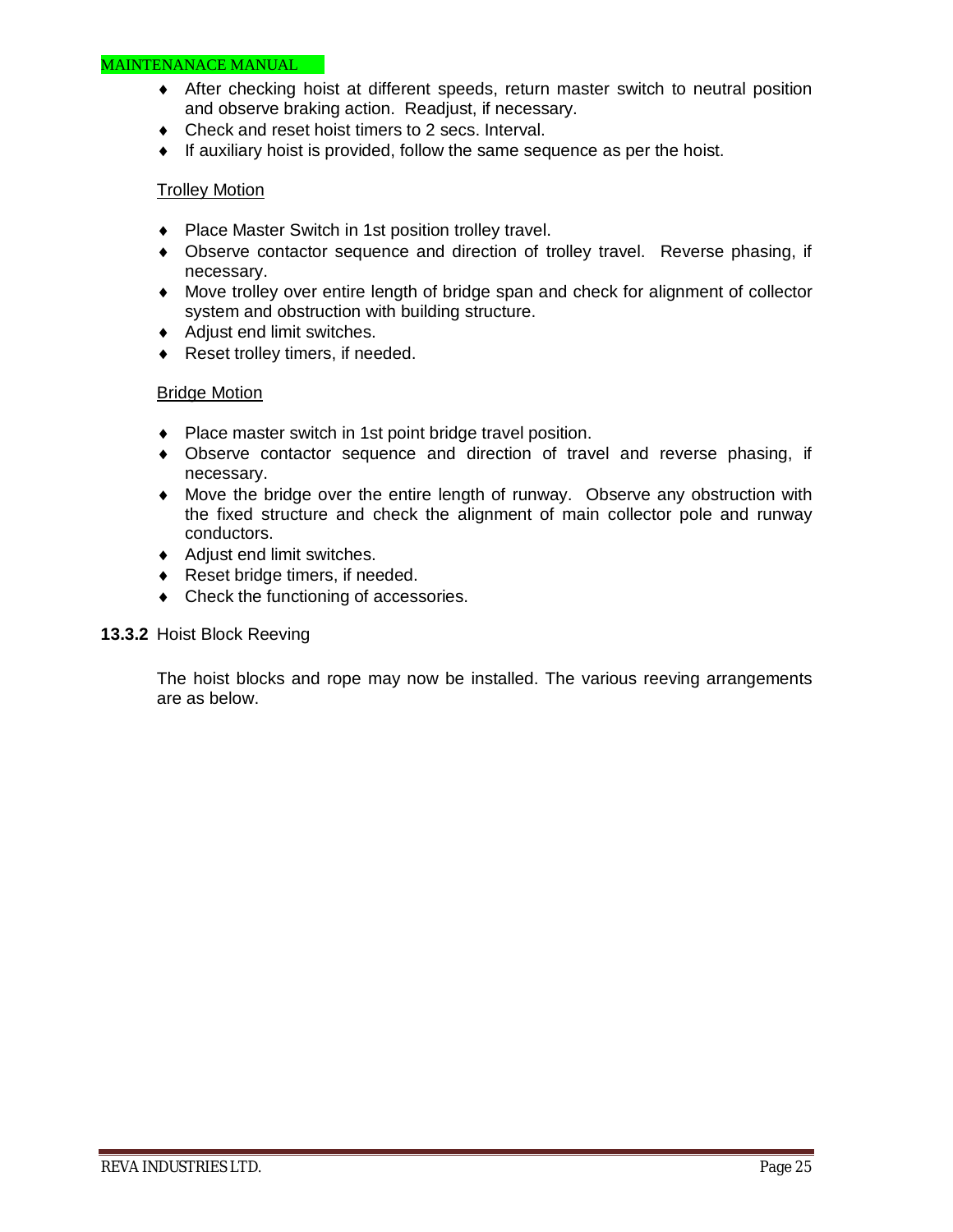



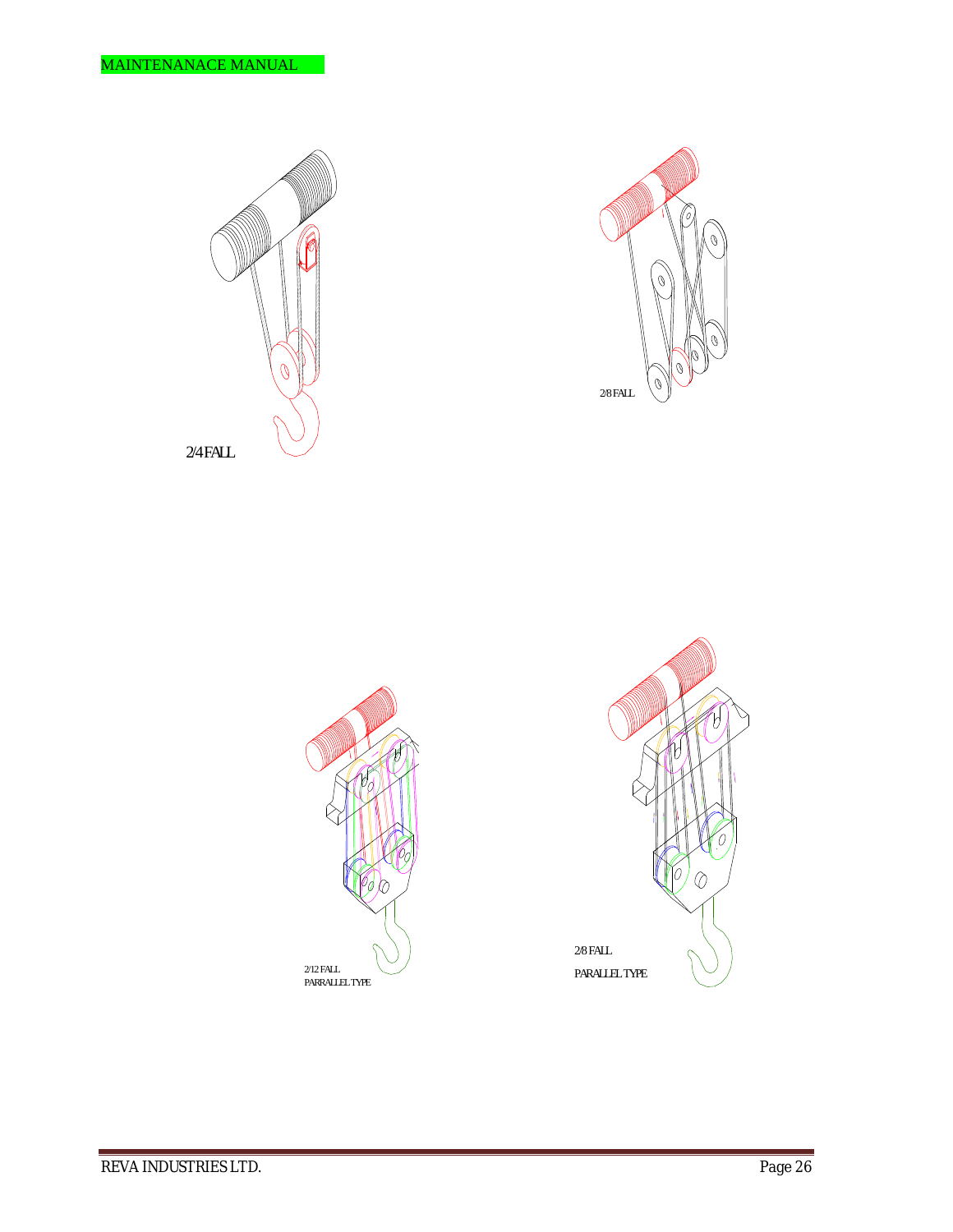#### 13.4 No load test

- Raise the empty block slowly until the limit switch trips and stops the hoisting motion. Adjust alignment between load block and limit switch, if necessary. Also check that block stops at the correct height and adequate clearance maintained between block and trolley frame (or upper sheaves).
- $\bullet$  If the lower limit switch is fitted, lower the empty block until one wrap of rope remains on each end of the drum.
- ◆ Set lower limit switch at this point.

#### 13.5 Load Test

This is carried out after no load test is completed. Proceed as follows:-

- Hoist a load about 50% of safe working load and stop. The brakes should be firm. Adjust, if necessary.
- Lower load and stop. Check drift of load during stopping. If load drifts, brake adjustment is necessary.
- ◆ Repeat the test.
- Check the functioning of creep speed control, if necessary.

#### 13.6 Overload Test

Finally, carry out overload test with 125% test load. Hoist the test load and hold. Brakes should be firm. Move trolley across entire span of the bridge. The next step is to move the bridge on runway along with 125% test load in hoisted position at one extreme end of the crane. Again, move the hoisted load to the other end of the crane and transport along runway.

The crane shall contain the load under full control. In this test, the specified speeds need not be attained but the crane shall prove itself capable of dealing with the overload without difficulty.

The safe working load is 80% of the overload tested and the relays shall be set in the control room to limit the lifting of load during normal working beyond the rated limit. The overload test takes care of any deviation in performance of relays and is more a design safety factor.

The satisfactory commissioning of the crane shall be demonstrated to the purchaser and commissioning certificate attained.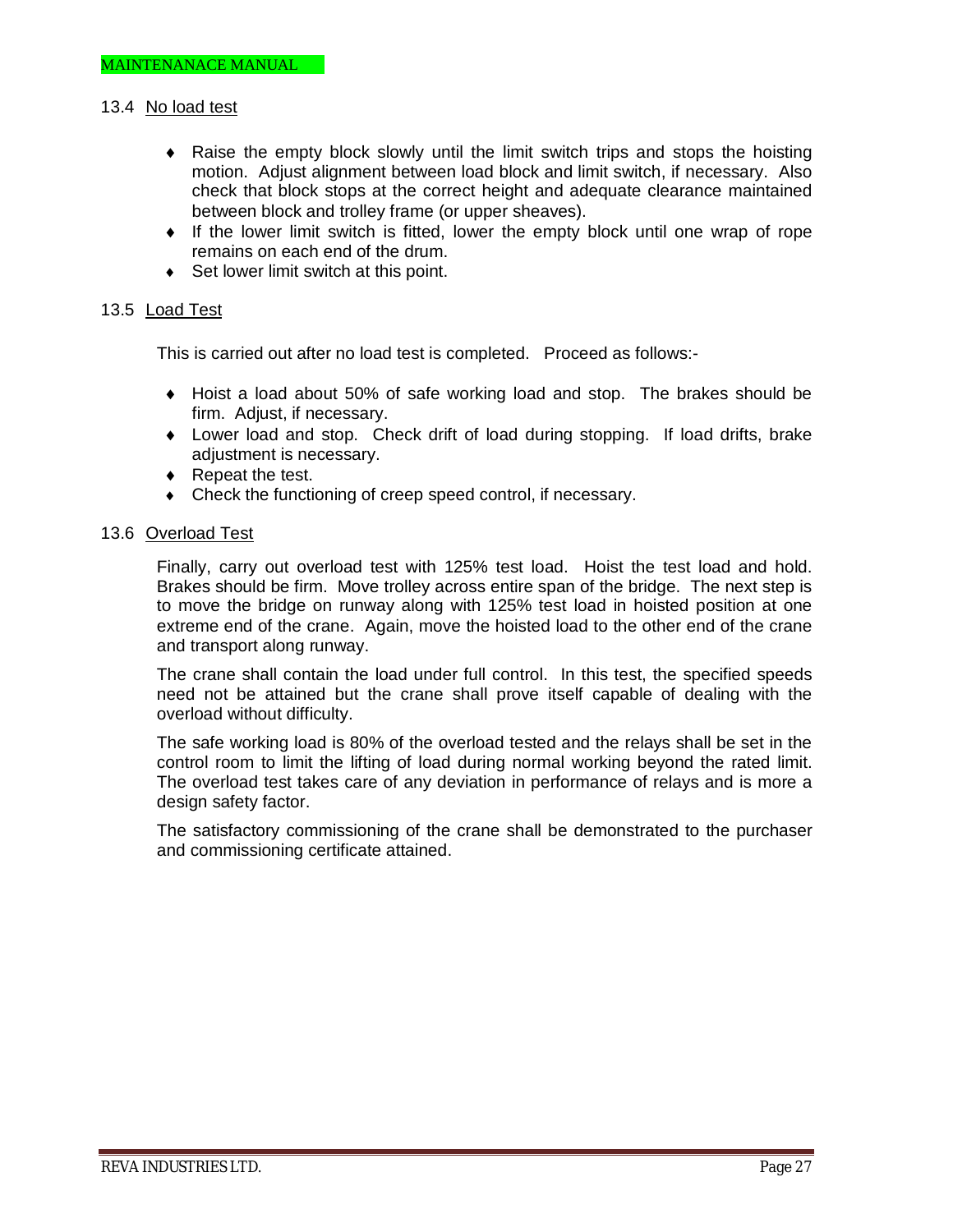## **14 TROUBLE SHOOTING**

| SI. No.          | <b>Defects</b>                              | <b>Possible</b>                    | <b>Remarks</b>                                                                         |
|------------------|---------------------------------------------|------------------------------------|----------------------------------------------------------------------------------------|
|                  |                                             | <b>Consequence</b>                 |                                                                                        |
| 1.0              | <b>Hook</b>                                 |                                    |                                                                                        |
| 1.1              | Excessive<br>wear<br>on                     | <b>Hook Failure</b>                | Keep under watch & replace at                                                          |
|                  | working surface                             |                                    | the earliest.                                                                          |
| 1.2              | Crack on the hooks                          | - do-                              | Replace immediately.                                                                   |
| 2.0              | <b>Pulleys</b>                              |                                    |                                                                                        |
| $\overline{2.1}$ | <b>Uneven Wear</b>                          | Rapid wear of rope &<br>pulley.    | True the pulley by machining,<br>check matching alignment<br>between rope & pulley     |
| 2.2              | Uneven rotation                             | Damage to rope & axle              | Check bearing.                                                                         |
| 3.0              | <b>Drums</b>                                |                                    |                                                                                        |
| 3.1              | Excessive<br>wear<br>on<br>the drum surface | failure of drum                    | Replace.                                                                               |
| 4.0              | <b>Wire Ropes</b>                           |                                    |                                                                                        |
| 4.1              | Excessive wear                              | failure of wire rope               | Check matching with pulley.<br>Ensure greasing.                                        |
| 4.2              | <b>Breakage</b><br>of<br>wire<br>strands    | -do-                               | Follow wire rope maintenance &<br>rejection instructions and<br>replace, if necessary. |
| 5.0              | <b>Brakes</b>                               |                                    |                                                                                        |
| 5.1              | Brake lining worn                           | inefficient braking                | Replace brake lining.                                                                  |
| 5.2              | Inefficient braking                         | load slip                          | correct spring tension. Correct<br>the gap between lining & the<br>drum.               |
| $\overline{5.3}$ | Burning of brake coil.                      | brake not releasing                | Check the excessive spring<br>tension & correct magnet gap.                            |
| 6.0              | <b>Gear Box</b>                             |                                    |                                                                                        |
| 6.1              | <b>Vibration in Gear Box</b>                | damage to<br>shaft/coupling        | Check alignment with motor,<br>tighten nuts & bolts.                                   |
| 6.2              | Wear of teeth                               | jerking operation, noise           | lack of oil. Replace if necessary.                                                     |
| 6.3              | Getting overheated.                         | deterioration                      | Replace oil.                                                                           |
| $7.0\,$          | <b>Couplings</b>                            |                                    |                                                                                        |
| 7.1              | Loosening of bolts                          | damage to coupling                 | Tighten bolts, using lock<br>washers.                                                  |
| 7.2              | Holes elongated                             | jerk start & loosening of<br>bolts | Ream the hole and use oversize<br>bolts / Replace Coupling.                            |
| 7.3              | Keyway damage                               | damage to key & shaft              | Repair keyway and replace key.                                                         |
| 7.4              | Surface crack                               | ultimate failure                   | Replace.                                                                               |
| 8.0              | <b>Bearings</b>                             |                                    |                                                                                        |
| 8.1              | Heating of bearings                         | failure                            | Replace                                                                                |
| 8.2              | Jerking running                             | failure                            | Replace.                                                                               |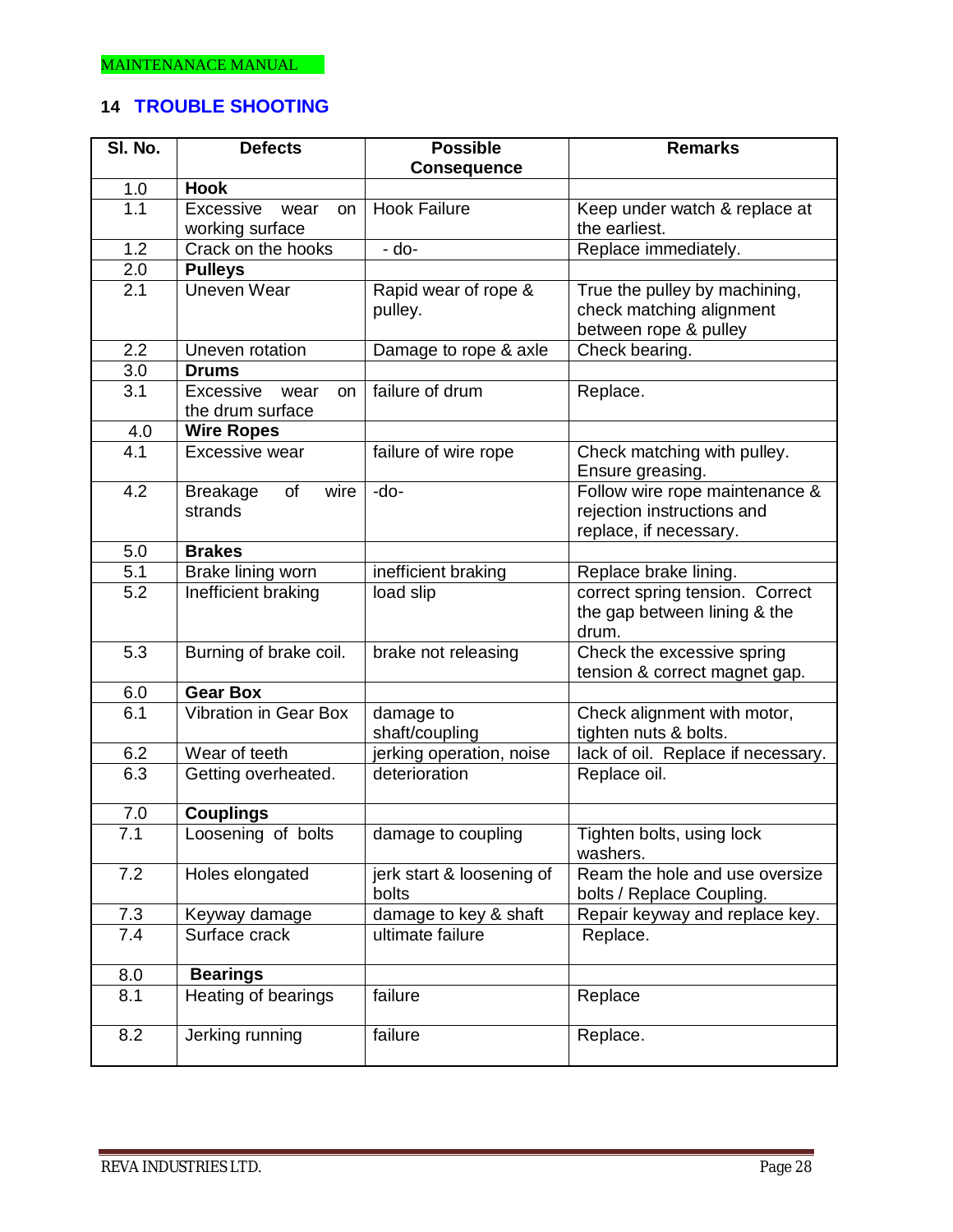| 9.0  | <b>Wheels</b>                   |                                   |                                                                                   |  |
|------|---------------------------------|-----------------------------------|-----------------------------------------------------------------------------------|--|
|      |                                 |                                   |                                                                                   |  |
| 9.1  | Uneven wear on tread            | jerky running                     | True wheel on lathe, check rail<br>joints.                                        |  |
| 9.2  | Excessive flange wear           | damage of bearing.                | Check rail alignment.                                                             |  |
| 10.0 | <b>Drive Motor</b>              |                                   |                                                                                   |  |
| 10.1 | Fails to start                  | single phasing or no<br>operation | Check fuses, check voltage in all<br>phases, check limit switch<br>operation.     |  |
| 10.2 | Runs in wrong<br>direction      |                                   | reverse any two phases and<br>recheck limit switch operation.                     |  |
| 10.3 | Getting heating up              | a) Short circuit in<br>winding.   | Check phases                                                                      |  |
|      |                                 | b) Overload Relay                 | Check overload relay operation,<br>single phase preventor.                        |  |
|      |                                 | c) Low voltage                    | Check voltage & do not operate<br>below 360 volts.                                |  |
|      |                                 | d) Lubrication failure            | Clean bearing and lubricate.                                                      |  |
| 11.  | <b>Control Panel</b>            |                                   |                                                                                   |  |
|      | No power for crane<br>operation |                                   | Check and attend control circuit<br>contactors, relays as per circuit<br>diagram. |  |
| 12.  | <b>Main Switch</b>              | a) Contact burnt/<br>defaced      | Replace                                                                           |  |
|      |                                 | No power<br>b)                    | Check & replace burnt fuses                                                       |  |
|      |                                 | Line discontinuity<br>C)          | Check voltage in all three lines.<br>Check whether main switch is ON.             |  |
|      |                                 |                                   |                                                                                   |  |